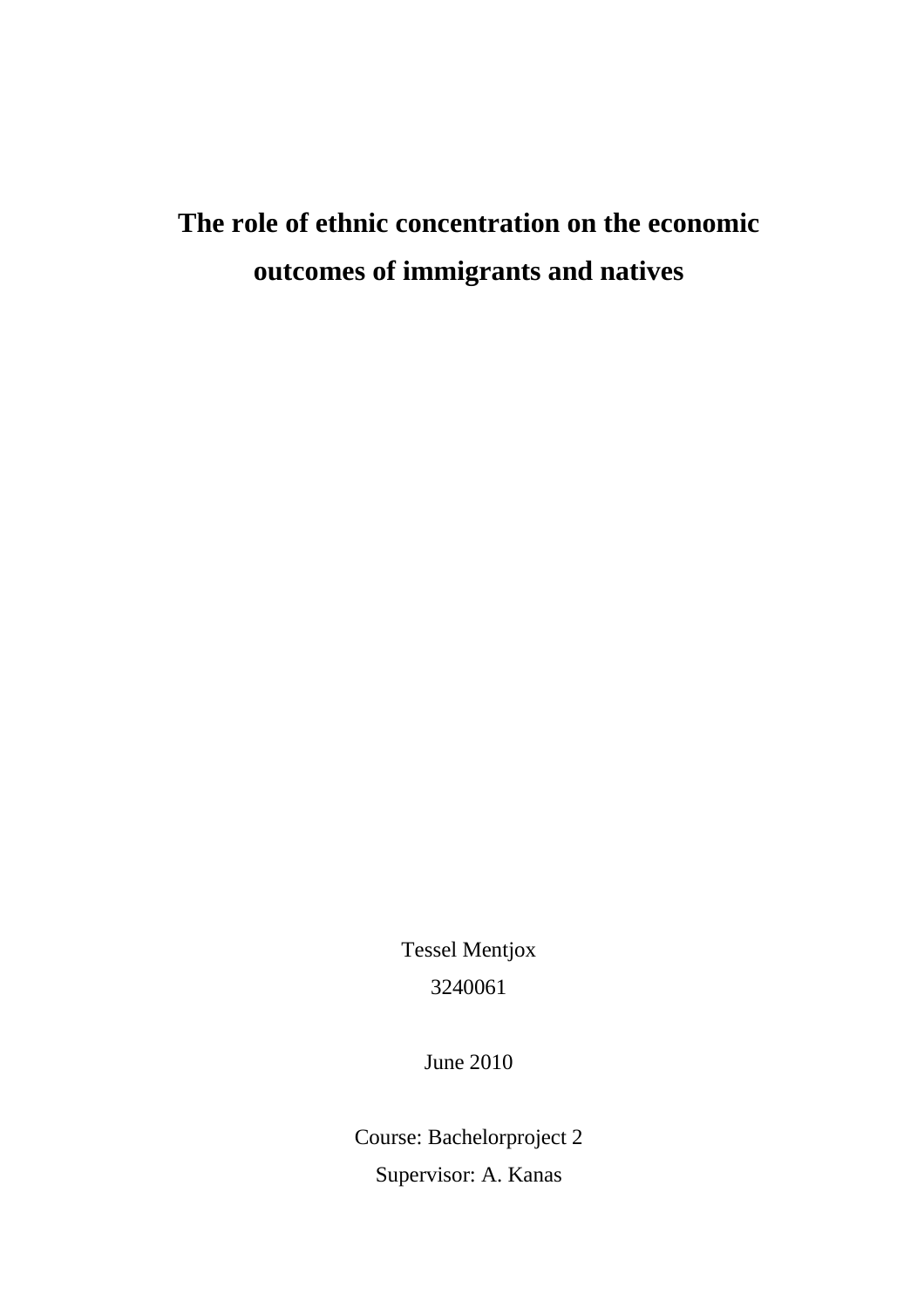# **1. Introduction**

Since 1945, migration has involved all regions of the world. One can distinguish between traditional receiving and sending countries. Traditional receiving countries are, the United States, Canada and Australia. Because of globalization, more and more countries got involved in migration and the sharp distinction between receiving and sending countries disappeared. Earlier, European countries were sending countries, while nowadays many of these countries are receiving countries as well (Castles & Miller, 2009). Thus, migration has become more diverse and has become a worldwide phenomenon. Therefore, much attention has been paid to the integration of immigrants in – new - receiving countries.

 An important issue of integration in the migration literature is the economic integration of immigrants. In many countries, immigrants hold disadvantaged positions in the host country (Van Tubergen, 2006). Many immigrants experience trouble finding a job, which results in higher levels of unemployment as compared to natives. In most OECDcountries the levels of unemployment are higher for immigrants than for natives. The highest ratio is found in the Netherlands and Switzerland, where the chance of being unemployed is 2.9 times higher for immigrants than for natives (OECD, 2009). Furthermore, immigrants who do have a job, occupy jobs with low status and low income. Again, this can be made clear with an example from the Netherlands. Of the Turkish, Moroccan and Antillean immigrants, three out of ten households have got a low income, which is four times higher than among natives (SCP, 2005). Furthermore, even almost half of the Somali, Afghan and Iraqi households in the Netherlands have got a low income (SCP, 2005).

One important explanation for the economic integration of immigrants is the human capital theory. A large number of studies showed that immigrants with a higher education and a good language ability are more likely to be employed, and have a higher occupational status and income than immigrants with low education and poor language ability (SCP, 2009; Van Tubergen, 2006).

This study will focus on another important determinant of economic integration, namely ethnic concentration in the region of living. Immigrants tend to settle in areas where co-ethnics already settled (Chiswick & Miller, 2002). Thus, ethnic or immigrant concentration is defined as 'the tendency of immigrants to concentrate geographically by ethnicity or origin within the host country' (Chiswick & Miller, 2002, p.1).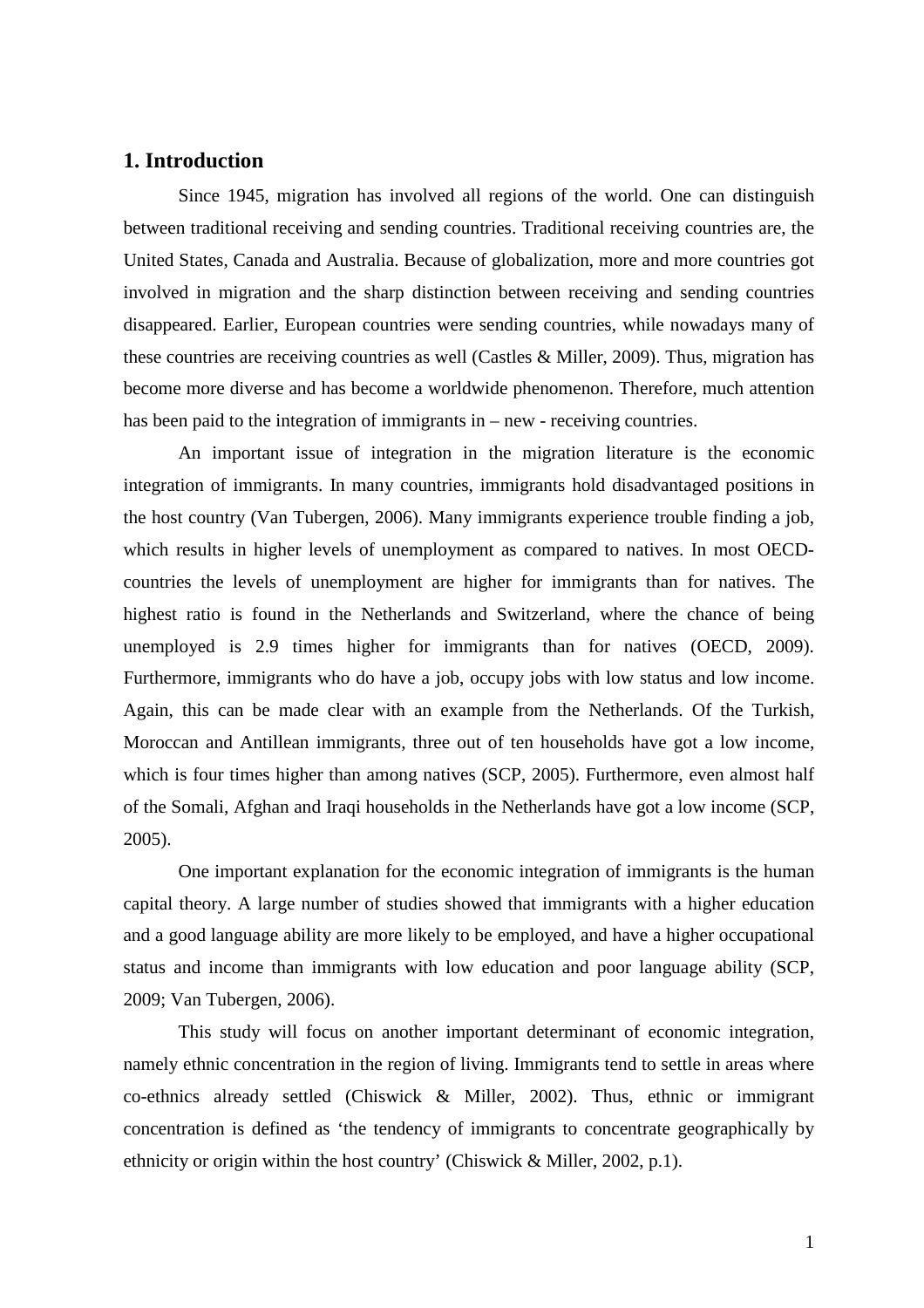The relationship between the concentration of a particular minority and the economic standing of the group in a specific area has been studied for more than 40 years now (Beggs, et al. 1997). However, it is scientifically required to study this topic in further detail, because of limitations of previous research. Almost all research that has been carried out, deals within the United States (Kogan & Kalter, 2006), and little is known about the effect of ethnic concentration on immigrant economic outcomes in new receiving countries, i.e. Europe. Therefore, the area in which research is conducted should be expanded to Europe and other parts of the world - as well.

Previous studies have almost exclusively focused on immigrants' self-employment or income, whereas other economic outcomes were neglected (Chiswick, 2002; Tienda & Lii, 1987; Tolnay, 2001). However, it is possible that the effect of ethnic concentration is different for various economic outcomes. For example, although previous studies have shown that ethnic concentration facilitates immigrants' self-employment (Sanders & Nee, 1987), little is known whether this positive effect of ethnic concentration also holds for occupational status. Furthermore, many studies showed that ethnic concentration has different effects for different immigrant groups. However, little or less attention has been paid to the different effects of ethnic concentration for different immigrant groups and the native-born population.

This research paper will focus on the importance of ethnic concentration on the occupational status of immigrants and natives. For this, the research question is: *What is the role of ethnic concentration on the economic outcomes of immigrants and natives?* Based on this question, this study will contribute to the – earlier mentioned – limitations of previous research, namely that this study focuses on a new receiving country, i.e. the Netherlands. Furthermore, there is a focus on another economic outcome than used in previous research, namely occupational status. And, both immigrants and natives are involved in this study.

In this paper, three theories will be tested to explain the role of ethnic concentration, namely the economic threat hypothesis, the ethnic enclave argument and the occupational queuing model.

The economic threat hypothesis states that if the size of an immigrant group increases, the discriminatory actions of the natives will increase as well. This is expected to result in negative effects of ethnic concentration on the economic outcomes of immigrants, and positive effects of ethnic concentration on the economic outcomes of natives.

The ethnic enclave theory assumes that living in an ethnic enclave might benefit the immigrants, because of larger opportunities to immigrant-owned businesses. This, in turn,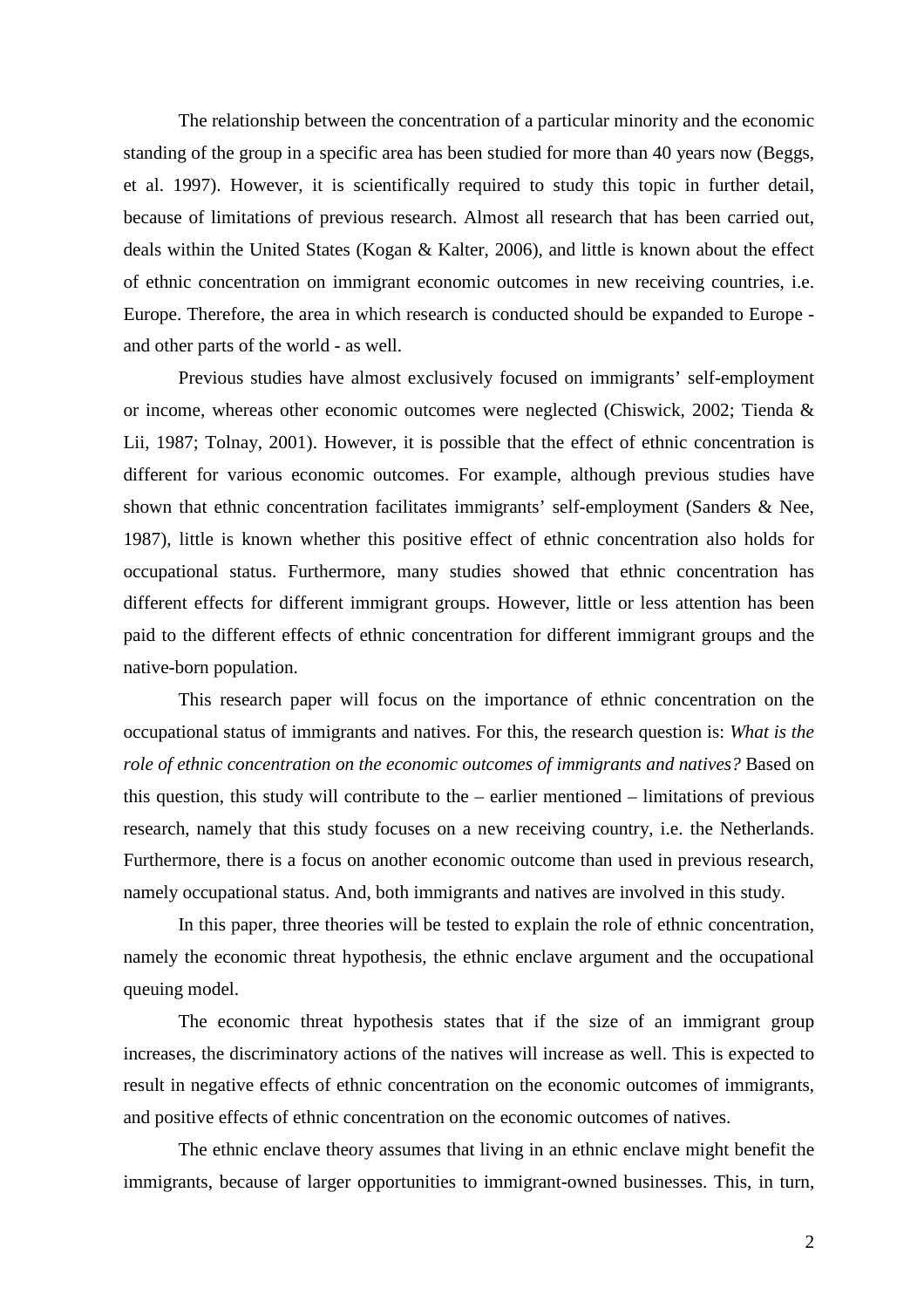benefits employees of the same immigrant group, because they will be recruited by the immigrant-owned businesses. On the other hand, many researchers argue that working in an ethnic enclave might actually hurt the economic outcomes of immigrants, because of solidarity that precludes the economic opportunities. Because of solidarity, employers pay low wages to their employees. Therefore, there are mixed expectations of ethnic concentration on the economic outcomes for immigrants.

The third theory, the occupational queuing model does not only take the own immigrant group into account, but also deals with the size other immigrant groups. This theory is based on the ethnic competition thesis, which states that immigrant groups are competing over the same jobs. The chance of immigrant employment is therefore threatened by the existence of other immigrant groups. The occupational queuing model adds an occupational hierarchy to the ethnic competition thesis. Groups that are low in the hierarchy will occupy low-status jobs, whereas groups higher in the hierarchy occupy higher-status jobs. The immigrant's occupational status is affected by the position of an immigrant group in the occupational hierarchy, but also by the size of the own immigrant group and the size of other immigrant groups. The size of the own and/or other immigrant groups can have a positive or negative effect on the occupational status, which depends on the position in the hierarchy.

In this paper, I first describe the different theories on ethnic concentration and the hypotheses that are derived from these theories. Furthermore, the data and methods will be described. Next, the most important findings will be mentioned. These findings will be used to confirm or reject the hypotheses. Finally, the role of ethnic concentration will be summarized and discussed.

# **2. Theoretical framework**

In this paper, three theories on ethnic concentration are tested: the economic threat hypothesis, the ethnic enclave argument and the occupational queuing model. Another wellknown theory is the ethnic competition thesis. This theory will be mentioned briefly, but is not one of the three theories that will be used to investigate the role of ethnic concentration in the Netherlands. The reason for this is that the occupational queuing model relies on practically the same assumptions as the ethnic competition theses, but is more precise. n extension of this theory. Therefore, only the occupational queuing model is tested, whereas the ethnic competition thesis will be left out of account.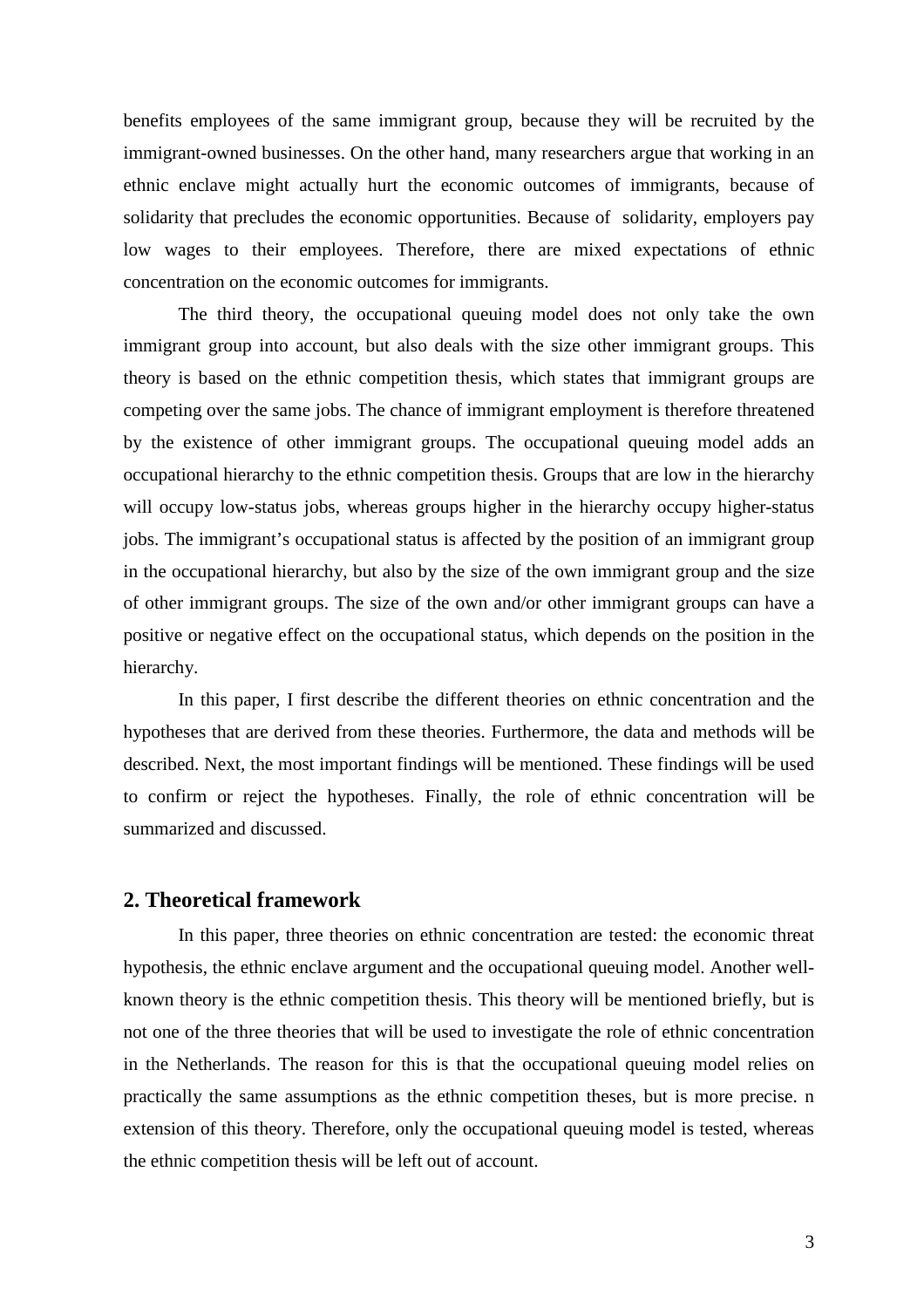In the literature, we can distinguish between theories of ethnic concentration on the economic outcomes for immigrants, that focus on endogenous effects and theories that focus on exogenous effects. The endogenous effects of ethnic concentration mean that the outcomes for an individual are influenced by the relative size of his or her own immigrant group. The exogenous effects represent the outcomes for an individual that are influenced by the relative size of another immigrant group (Tolnay, 2001).

Because the ethnic enclave argument only deals with immigrants, the hypotheses of this theory will only focus on immigrants and not on natives. Furthermore, some theories focus on more economic outcomes than solely occupational status. Therefore, the theories will be explained by using also other economic outcomes than occupational status, but the derived hypotheses will only concern the status.

#### Endogenous effects

The first part of this theory section will concern the endogenous effects of ethnic concentration. The endogenous effects are represented by the economic threat hypothesis and the ethnic enclave argument.

#### *Economic threat hypothesis*

To explain the role of ethnic concentration on the economic outcomes, the economic threat hypothesis only takes the own immigrant group into account. Thus, this theory concentrates on the endogenous effects of the immigrant group. The economic threat hypothesis predicts that a dominant group – in this case natives - takes action to restrict the opportunities of the immigrant groups. Natives will increase these efforts when the immigrant group gets larger (Tolnay, 2001). Blalock (1956) argued that there is a positive relation between the size of an immigrant group and (1) prejudice towards immigrants, (2) intergroup conflict between natives and immigrants, (3) discrimination towards immigrants and (4) the rate of assimilation of immigrants. Tienda and Lii (1987) state that the positive relationship found by Blalock occurs because an increase in the size of a particular immigrant group heightens the perceived economic and political threat provoked to natives. Consequently, when the size of an immigrant group increases, natives will use more discriminatory actions to restrict the opportunities of these immigrants (Tienda and Lii, 1987).

According to this theory, a high ethnic concentration will be disadvantageous for immigrants (Kogan & Kalter, 2006), because the status of a minority member is mainly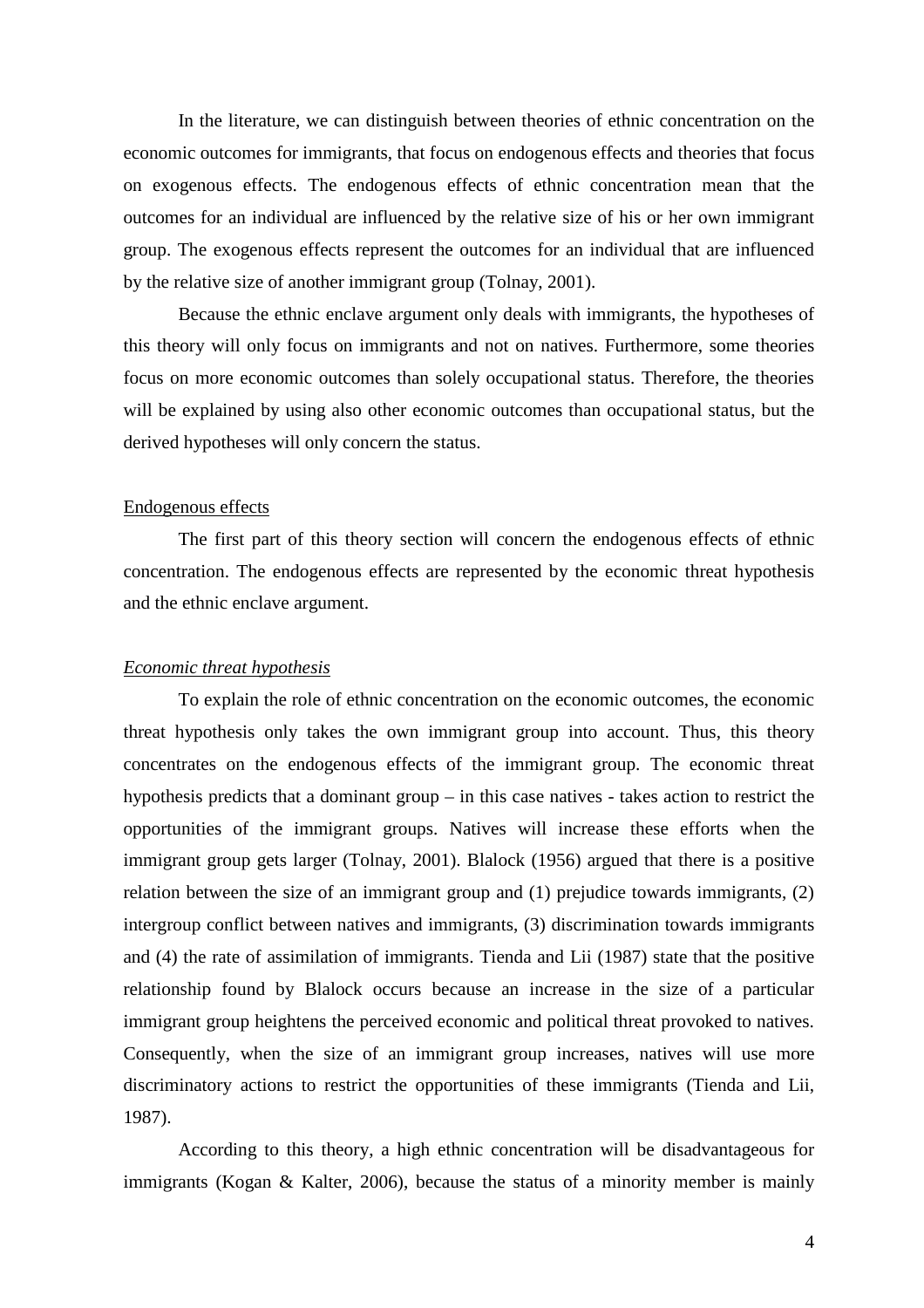dependent on the extent of discrimination prompted by the majority (Blalock, 1957). Based on this theory it is expected that *the size of the own immigrant group will have a negative effect on immigrants' occupational status (hypothesis 1A).* 

Although Glenn (1963) does not mention the economic threat hypothesis, his range of ideas is useful for this theory. Glenn focuses on the subordination of immigrants by natives. He hypothesizes that the occupational status of natives is higher in areas in which discrimination against immigrants is greater. Furthermore, he assumes that the occupational status of natives is higher in areas with a large percentages of immigrants, because of higher levels of discrimination of the native population. Blalock (1957) puts forward that the greater the discrimination, the smaller the amount of immigrants that is in competition with natives, which is beneficial for natives. Based on this theory I expect that ethnic concentration has as positive effect on native's economic outcomes. Therefore, the hypothesis is that *the size of the immigrant group will have a positive effect on natives' occupational status (hypothesis 1B).*

# *Ethnic enclave argument*

 The ethnic enclave perspective has been introduced by Wilson and Portes (1980) and Portes and Stepick (1985). Portes and Stepick (1985) argue that a distinction in the labour market should not only concern the primary and secondary labour market, but also ethnic economies or ethnic enclaves. An enclave is defined as "consisting of immigrant groups which concentrate in a distinct spatial location and organize a variety of enterprises serving their own ethnic market and/or the great population. Their main characteristic is that a significant proportion of the immigrant work force works in enterprises owned by other immigrants" (Portes, 1981, p. 291).

Portes and Manning (1986) argue that three conditions should be present in order to make an ethnic enclave economy occur. First, there must be a substantial number of immigrants, who already obtained business experience in the country of origin. Second, there must be enough sources of capital. Third, enough sources of labour have to be present. If these three conditions are present, an ethnic enclave may arise (Portes & Manning, 1986).

 For immigrants, the presence of such an ethnic enclave might be beneficial (Zhou & Logan, 1999). Enclaves consist of immigrant-owned businesses. As employees, immigrants – of the same nationality - who often just arrived in the host society are hired, because these employees do not speak the language of the host society and because they do not have information of the particular labour market. These businesses seem to be the same as regular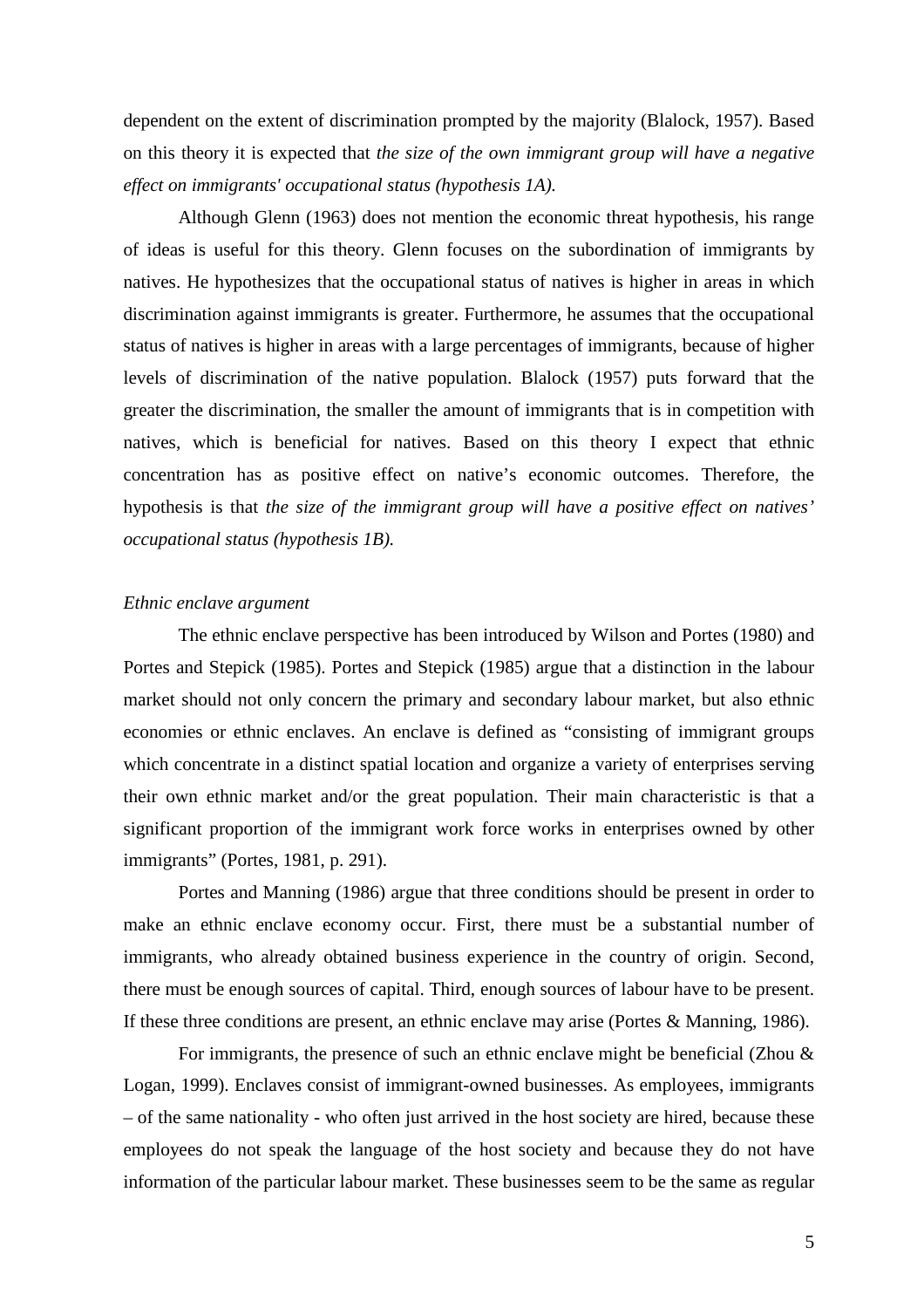small businesses. However, these immigrant-owned businesses lead to opportunities of mobility for these immigrants, because immigrants have a shared cultural bond to survive economically (Portes & Stepick, 1985).

In addition, ethnic enclaves are based on solidarity; employers have obligations to their employees. Employees start in the lower jobs. When a higher job becomes vacant, the employer will promote the employees into this higher jobs instead of hiring someone from outside of the enclave. This principle leads to mobility for employees within their ethnic enclave and thus to a higher occupational status (Portes & Stepick, 1985).

Portes (1981) also declares that the returns of human capital of immigrants are significantly higher in an enclave economy that in the regular black market. Furthermore, the employment and occupational prospects of minorities are higher in an ethnic enclave (Kogan & Kalter, 2006). Another advantage of ethnic enclaves is that they protect their immigrants to other social groups, with which they would normally compete on the labour market (Zhou & Logan, 1989).

 The effects of ethnic enclaves can be distinguished into a strong and a weak version (Tolnay, 2001). A strong version assumes a positive linear relationship between the size of the immigrant group and their economic outcomes. When this relationship is only positive under the condition of a relatively large group, Tolnay (2001) argues it to be the weak version. In that case, the relationship between the size and the economic outcomes will be non-linear, in which the slope is relatively flat until a relatively very large group of immigrants is present (Tolnay, 2001).

 Based on the ethnic enclave argument, it is expected that the size of the own immigrant groups has a positive effect on immigrants' chances of employment and occupational status. Because this study focuses on occupational status, the hypothesis is that *the size of the own immigrant group will have a positive effect on immigrants' occupational status (hypothesis 2A).* 

Although these arguments point to a positive effect of ethnic concentration on the economic outcomes for immigrants, other implications of these theory point into another direction. Sanders and Nee (1987) argue that the economic outcomes of working in an ethnic enclave are only favourable when this economy is not compared with the open society. In addition, Sanders and Nee (1987) state that a comparison has to be made between immigrants in the enclave society and the open society in general, and not just to immigrants in that open society. Furthermore, they note that in earlier research employees and employers are taken together. Sanders and Nee (1987) argue that self-employed workers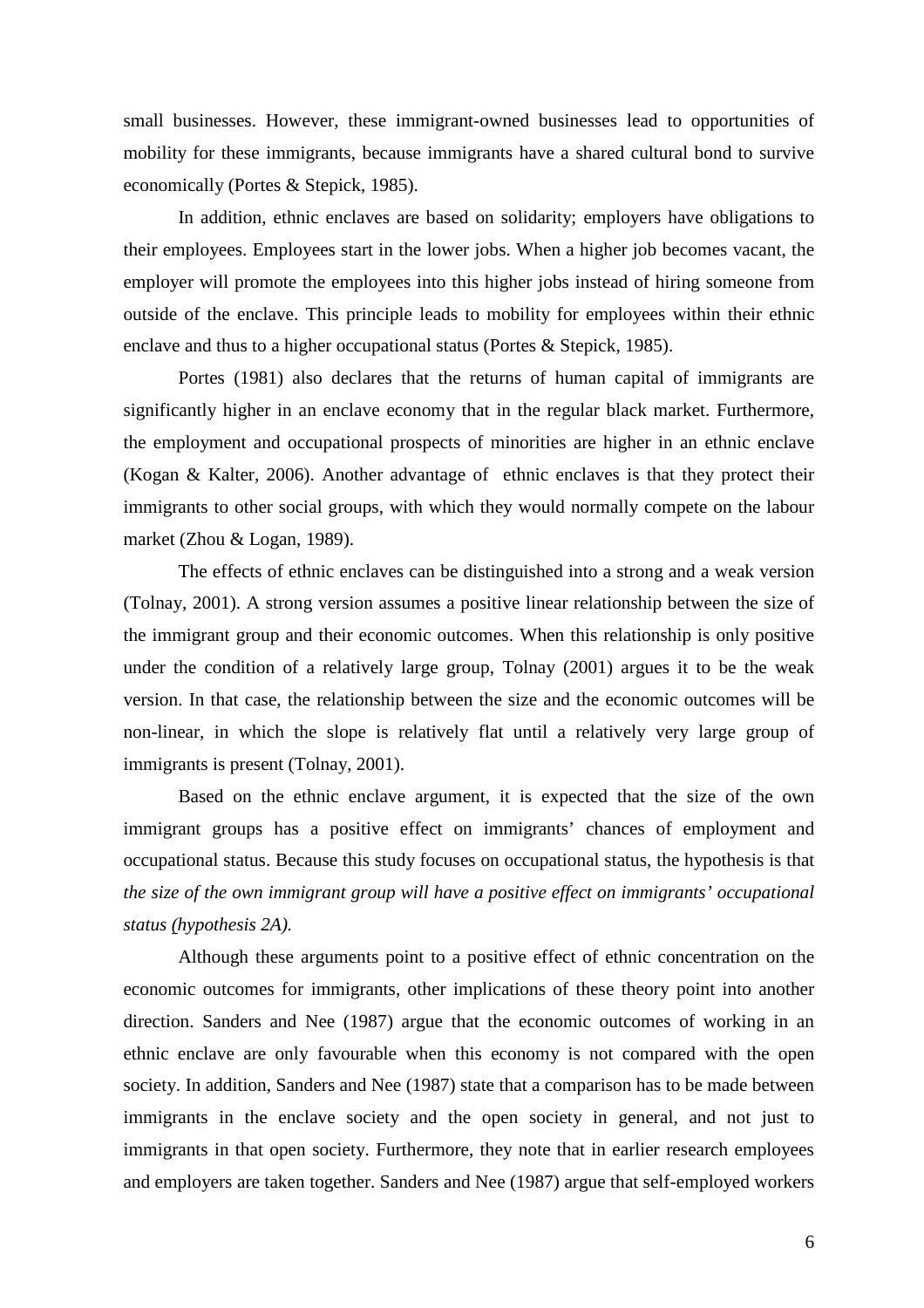are in advantage of employees in the private sector. These authors also argue that ethnic solidarity is not beneficial for employees, because it is used by employers to keep their wages low (Sanders & Nee, 1987). These wages are kept low in order to make it possible for the minority-owned business to survive (Portes & Stepick, 1985). It is therefore concluded that the advantages of working in an ethnic enclave might not be as positive as expected earlier (Sanders & Nee, 1987).

In accordance to this criticism, Li (1977) notes that ethnic solidarity might hurt future economic achievement of enclave workers. This author asserts that workers who depend on kinship or ethnic group assistance, may get caught in obligations to other workers and employers. These obligations preclude their own economic opportunities (Li, 1977).

Although in the previous hypothesis a positive effect of ethnic concentration on occupational status is expected - because of the obligations of employers to promote employees to higher vacant positions -, a negative effect on the occupational status is expected by Sanders and Nee (1987) and Li (1977). Furthermore, the limits of ethnic solidarity point to lower earnings, because of lowered economic opportunities. Although, this theory does not only focus on occupational status, only this aspect of economic outcomes is studied in this paper, therefore the hypothesis is that *the size of the own immigrant group will have a negative effect on immigrants' occupational status (Hypothesis 2B).* 

## Exogenous effects

 Previous theories focused on the relationship between the own immigrant group and the economic outcomes for immigrants of that particular group. The occupational queuing model that will be discussed now concern the relationship between the size of other immigrant groups and immigrants' economic outcomes. Therefore, these effects are exogenous. Although the occupational queuing model is placed into the exogenous effects, it should be noted that the occupational queuing model predicts both endogenous as exogenous effects, because this theories takes the own immigrant group as well as other immigrant groups into account.

#### *Occupational queuing model*

The occupational queuing model states that not only the size of the own immigrant group affects the economic outcomes, but also the size of other immigrant groups is expected to influence the economic outcomes of immigrants. This theory relies on the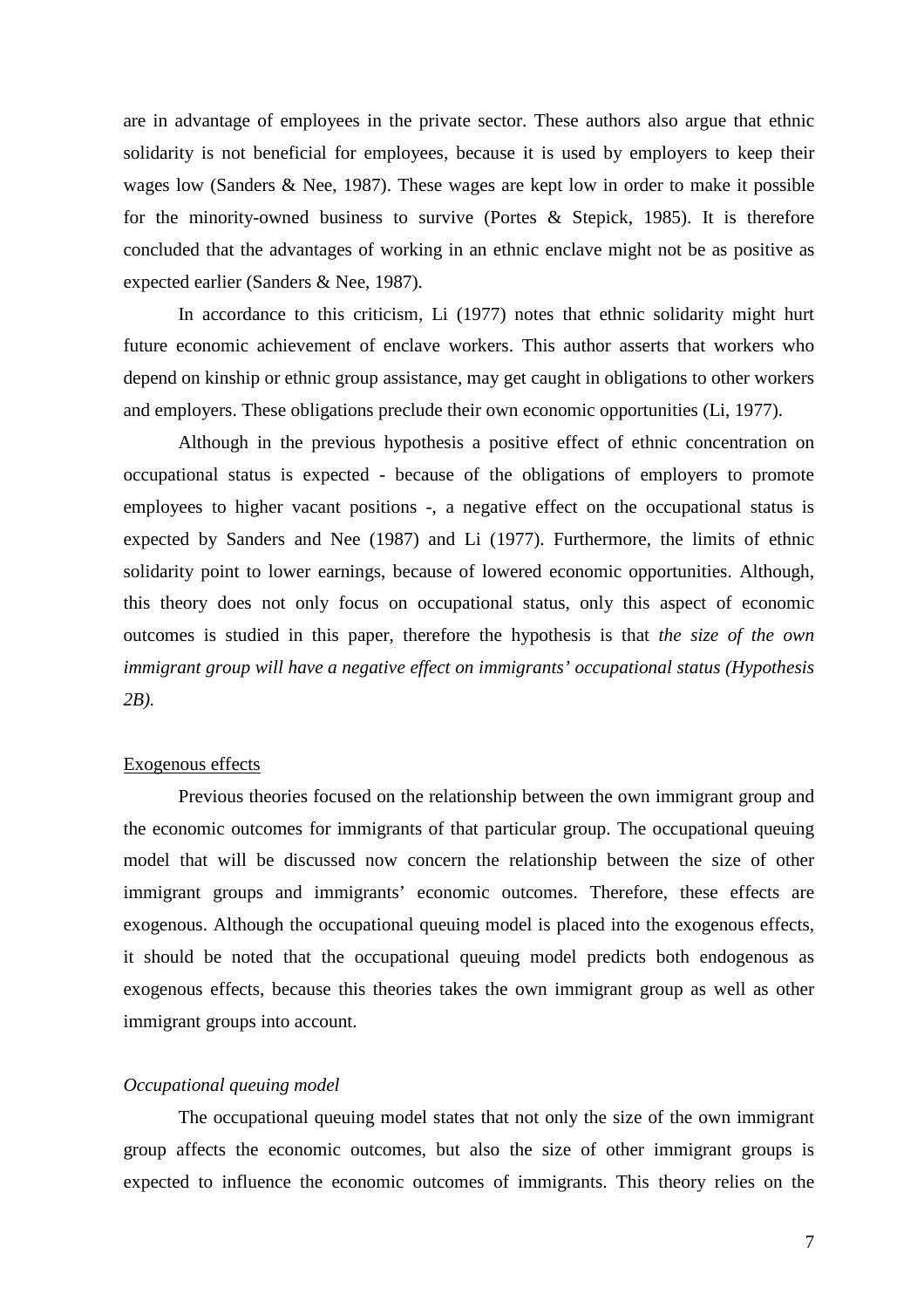assumptions of the ethnic competiton thesis in that competition occurs when several groups are fighting over the same jobs (Tolnay, 2001). Immigrants and natives do not compete with each other on the labour market. Natives occupy the higher and better paid jobs, for which immigrants are not competing, because immigrants occupy lower jobs. Therefore, competition occurs between the several immigrant groups and not between immigrants and natives. This competition threatens the chances of employment for the immigrant groups (Kogan & Kalter, 2006). An increase in the size of another immigrant group will therefore hurt the economic outcomes of the own immigrant group.

 According to the occupational queuing model, applicants for a job can be placed in a hierarchy, which is based on ethnicity (Kogan & Kalter, 2006). Natives are on top of this hierarchy and the highest groups fill the highest occupations. Likewise, the lowest groups in the hierarchy occupy the lowest jobs. For example, Kogan and Kalter (2006) investigated the situation in Austria, where native-Austrians are on top of the hierarchy and ex-Yugoslavs are positioned higher in the hierarchy than Turks.

The size of the immigrant groups is important, because of the spill-over effect. This means that if the size of the lower positioned group in the hierarchy increases, there are not enough low status jobs for this lower group to occupy. As a result, members of this immigrant group will spill-over to higher status jobs (Glenn, 1964; Tienda and Lii, 1987). This spill-over effect also affects the occupational status of other immigrant groups in the hierarchy, because these higher positioned immigrant groups are, in turn, pushed upwards as well. Thus, according to the occupational queuing model, the occupational status of immigrants is affected by the size of the own immigrant group, the size of other immigrant groups and the position in the occupational hierarchy.

 Whether the relationship between the size of the immigrant group and the occupational status is positive, depends on the position of the immigrant group in the hierarchy. According to the occupational queuing model, an increase in the size of a group low positioned in the hierarchy, increases the occupational status of the own immigrant group and of the immigrant groups higher in the hierarchy (Kogan & Kalter, 2006). Therefore I expect: *the size of the immigrant group that occupies the lower position in the hierarchy, will have a positive effect on the occupational status of the own immigrant group and the higher positioned group (Hypothesis 3A).*

Furthermore, an increase in the size of a higher positioned group has a negative effect on the occupational status of the own immigrant group as well as on the lower positioned immigrant groups, because both groups are pushed downwards in the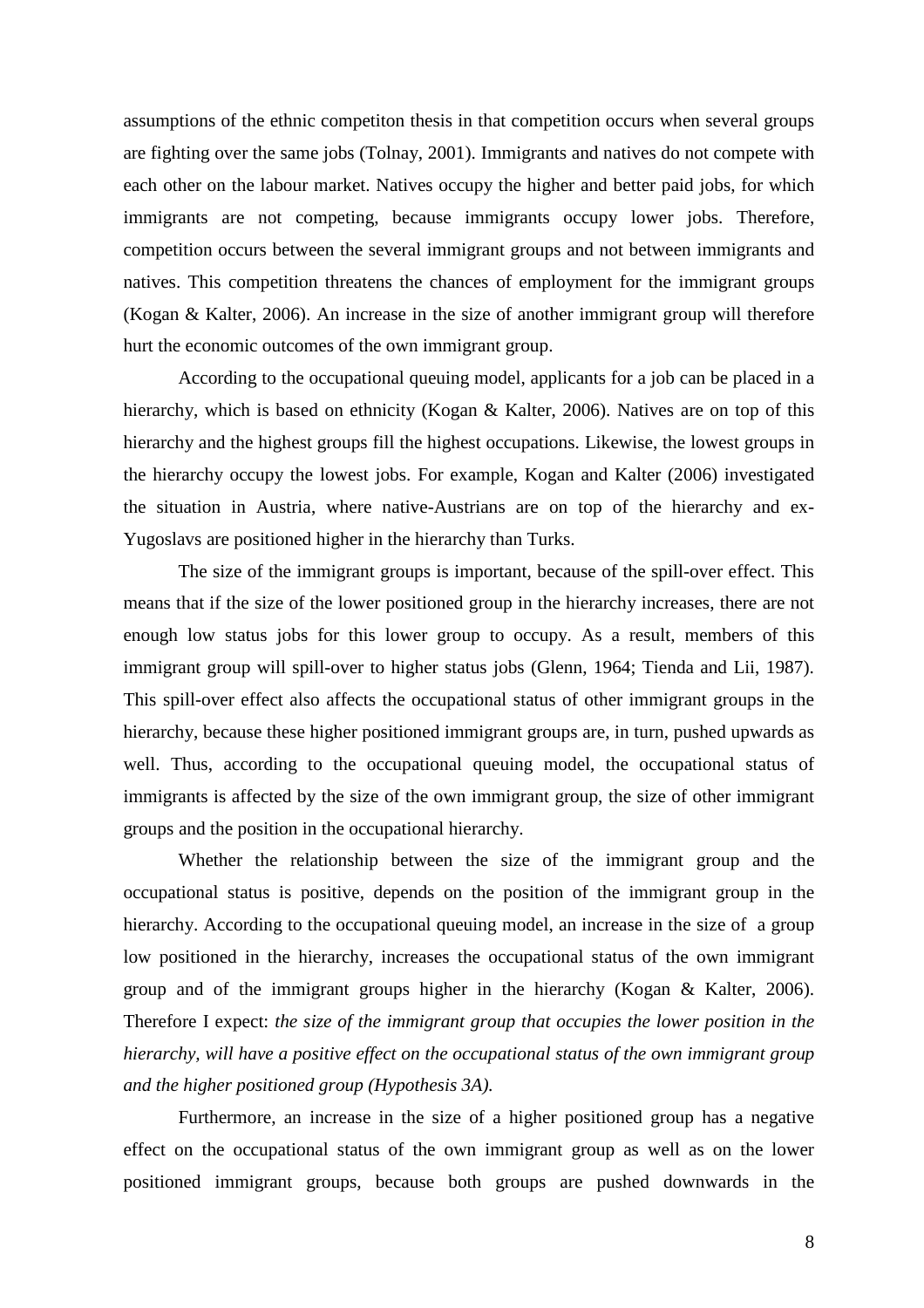occupational hierarchy (Kogan & Kalter, 2006). This makes me expect that *the size of the immigrant group that occupies the higher position in the hierarchy will have a negative effect on the occupational status of the own immigrant group and the lower positioned group (Hypothesis 3B).* 

The occupational status of the native-born population will also benefit by a large number of immigrants, because natives are pushed out from the lower status jobs in areas with a high number of immigrants (McCreary et al., 1989). Therefore, it is expected that *the size of the immigrant group has a positive effect on natives' occupational status (Hypothesis 3C).* 

# Applying the occupational queuing model to the Netherlands

In the Netherlands, natives are on top of the ethnic hierarchy, followed by the Caribbean immigrants (i.e. Antilleans and Surinamese). The Mediterranean immigrants (i.e. Moroccans and Turks) are on the bottom of this hierarchy (Verkuyten, 1999). When applied to the occupational queuing model, the Caribbean immigrants are thus the higher positioned group, whereas the Mediterranean immigrants are the lower positioned group.

Given the occupational queuing model, this leads to the following three hypotheses:

*The size of the Mediterranean immigrant group, will have a positive effect on the occupational status of the own immigrant group and the Caribbean immigrant group (hypothesis 3A);* 

*The size of the Caribbean immigrant group, will have a negative effect on the occupational status of the own immigrant group and the Mediterranean immigrant group (hypothesis 3B);* 

*The size of the Mediterranean and Caribbean immigrant groups, will have a positive effect on natives' occupational status (Hypothesis 3C).* 

## Summarised predictions of theories

The predictions of the three theories are summarised in table 1. In short, the economic threat hypothesis expects a negative effect of ethnic concentration on the occupational status of immigrants, but a positive effect of ethnic concentration for natives. The ethnic enclave argument does not provide one clear expectation, because contradicting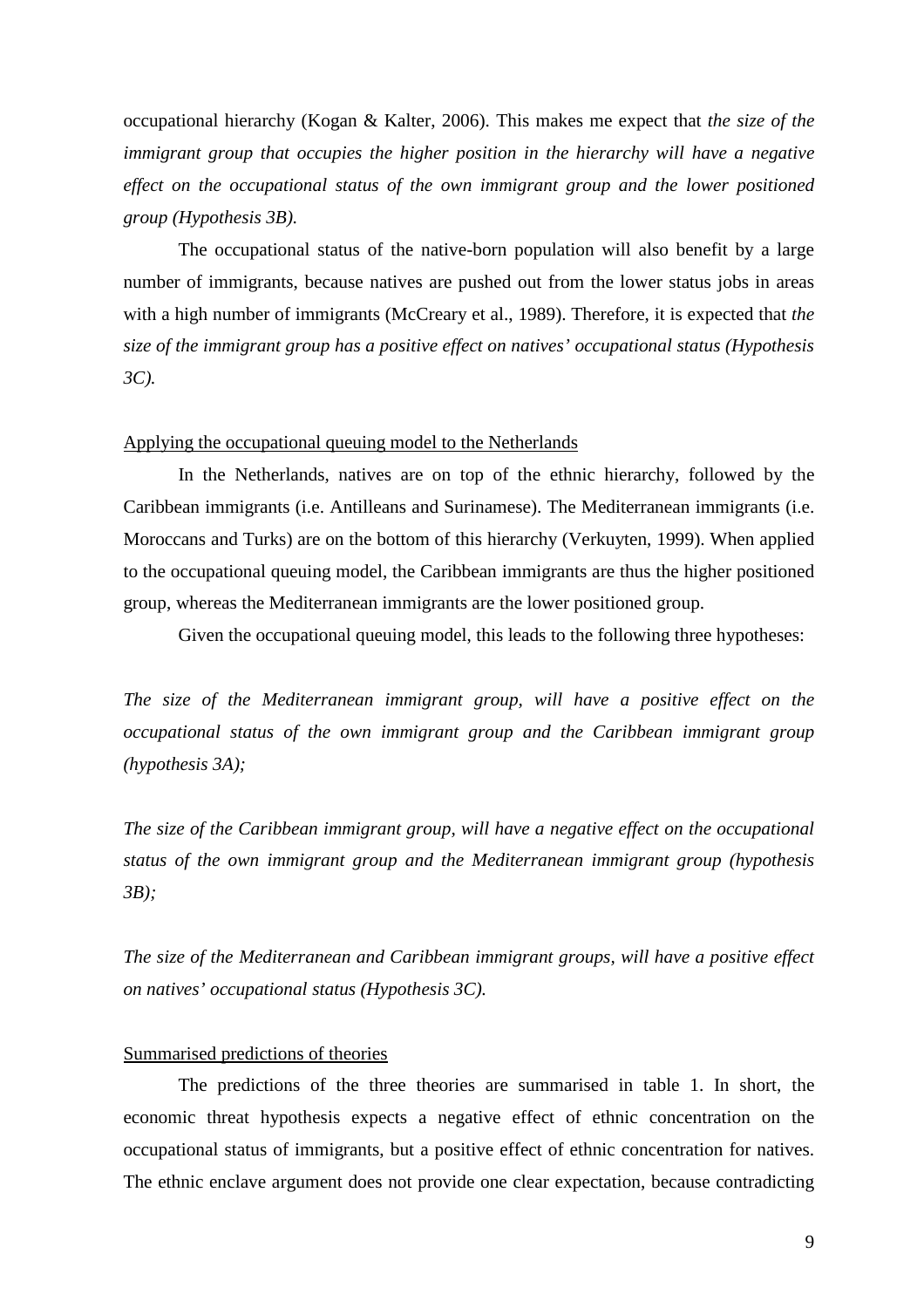hypotheses can be formulated; this theory predicts that ethnic concentration might have a positive or negative effect for the occupational status of immigrants. In this theory, natives are not involved and therefore, predictions on the outcomes for natives are not formulated. The third theory – the occupational queuing model – predicts that a positive effect for the lower and higher immigrant groups occurs if the size of the lower immigrant group increases. In case of the Netherlands, the theory predicts that the size of the Mediterranean immigrant group has a positive effect on the occupational status of the Mediterranean immigrants themselves and on the occupational status of the Caribbean immigrants. On the other hand, if the size of the higher positioned group increases, this will have a negative effect on the occupational status of the lower positioned and own immigrant group. Applied to the Netherlands this means that the size of the Caribbean immigrant group has a negative effect on the occupational status of Caribbean and Mediterranean immigrants.

Table 1: Predictions of the role of ethnic concentration on occupational status in the Netherlands.

|                         | Immigrant groups occupying lower<br>position in occupational hierarchy<br>(Mediterranean immigrants) |            | Immigrant groups occupying<br>higher positions in occupational<br>hierarchy |               | <b>Natives</b> |
|-------------------------|------------------------------------------------------------------------------------------------------|------------|-----------------------------------------------------------------------------|---------------|----------------|
|                         |                                                                                                      |            |                                                                             |               |                |
|                         |                                                                                                      |            |                                                                             |               |                |
|                         |                                                                                                      |            | (Caribbean immigrants)                                                      |               |                |
|                         | $\%$                                                                                                 | $\%$       | $\%$                                                                        | $\%$          | $\%$           |
|                         | Mediterranean                                                                                        | Caribbean  | Caribbean                                                                   | Mediterranean | immigrants     |
|                         | immigrants                                                                                           | immigrants | immigrants                                                                  | immigrants    |                |
| Economic threat         |                                                                                                      |            |                                                                             |               | $^{+}$         |
| Ethnic enclave          | $+$ / -                                                                                              |            | $+/-$                                                                       |               |                |
| Occupational<br>queuing | $+$                                                                                                  |            |                                                                             | $^{+}$        | $^{+}$         |

# Empirical findings of previous research

 Many research has been done on the role of ethnic concentration. In this part the empirical findings from these studies are summarized. Although I focus on occupational status in this paper, in this section also other economic outcomes are mentioned.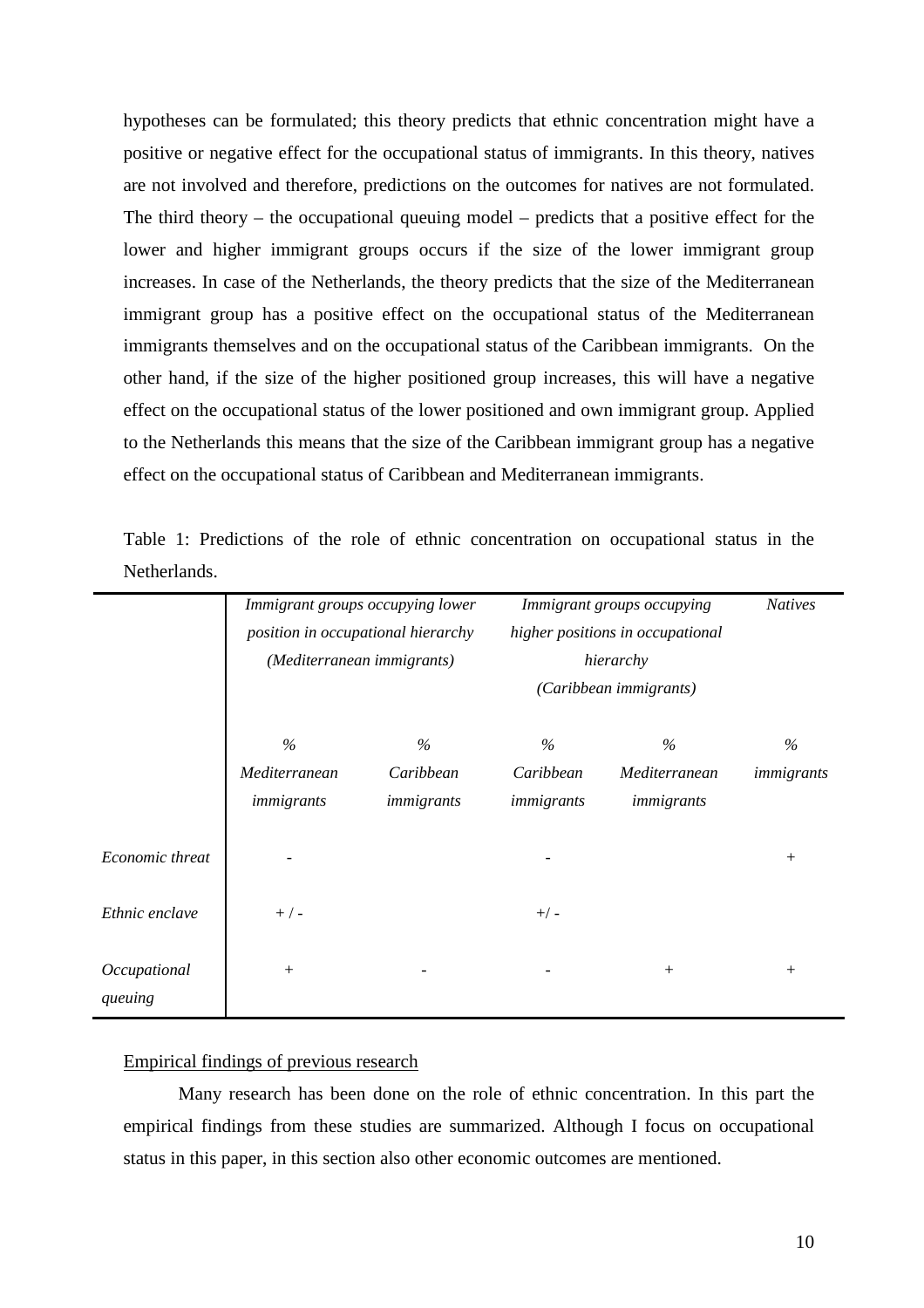*Economic threat hypothesis.* Previous research – which was all conducted in the United States, except for the study on Austria by Kogan and Kalter from 2006 - found mixed findings regarding the size of the immigrant group and their economic outcomes. A negative effect of ethnic concentration on the occupational status and income of immigrants was found (Cohen, 1998; Frisbie & Neidert, 1977). Furthermore, a negative effect was also found in that an association was found between ethnic concentration and a higher level of poverty (Saenz, 1997). Besides, the gap between the occupational status of blacks and whites was demonstrated to be larger in areas with larger ethnic concentration (Burr et al., 1991; Shin & Lee, 1990).

On the other hand, it is also proven that ethnic concentration can have positive effects. McCreary et al. (1989) showed that the chances of employment for blacks are lower when the size of the black group increases, but at an ever decreasing rate. When the size of a black immigrant group reaches the fifty percent, the size of blacks is positively related to their chance on employment. Furthermore, other studies pointed to a non-significant effect of ethnic concentration on the occupational status of immigrants (Glenn, 1964; Tolnay, 2001).

The results of previous research regarding the effect of ethnic concentration on the economic outcomes of natives are more clear. Most studies found a positive relationship between the number of immigrants and the economic outcomes of natives. First, the occupational status of natives is positively related to ethnic concentration (Cohen, 1988; Kogan & Kalter, 2006; Tolnay, 2001). Second, also positive effects of ethnic concentration on the earnings of natives are found (Cohen, 1998; Glenn, 1964). Third, ethnic concentration has a positive effect on the chance of employment for natives (McCreary et al., 1989). Although Tienda and Lii (1987) agreed with the previous in that whites benefit from a large concentration of immigrants, they specified that only the higher educated whites benefit from ethnic concentration.

*Ethnic enclave argument.* Previous research found mixed results for the ethnic enclave argument. All mentioned studies here were done within the United States, except for the study of Clark and Drinkwater (2002), who focussed on minorities in England.

If the population consists of a large amount of immigrants, the size of the immigrant group works in the advantage of these immigrants regarding their chances of employment (McCreary et al., 1989; Tolnay, 2001) and occupational status (McCreary et al., 1989; Model, 1985; Tolnay, 2001). On the other hand, previous research showed that immigrants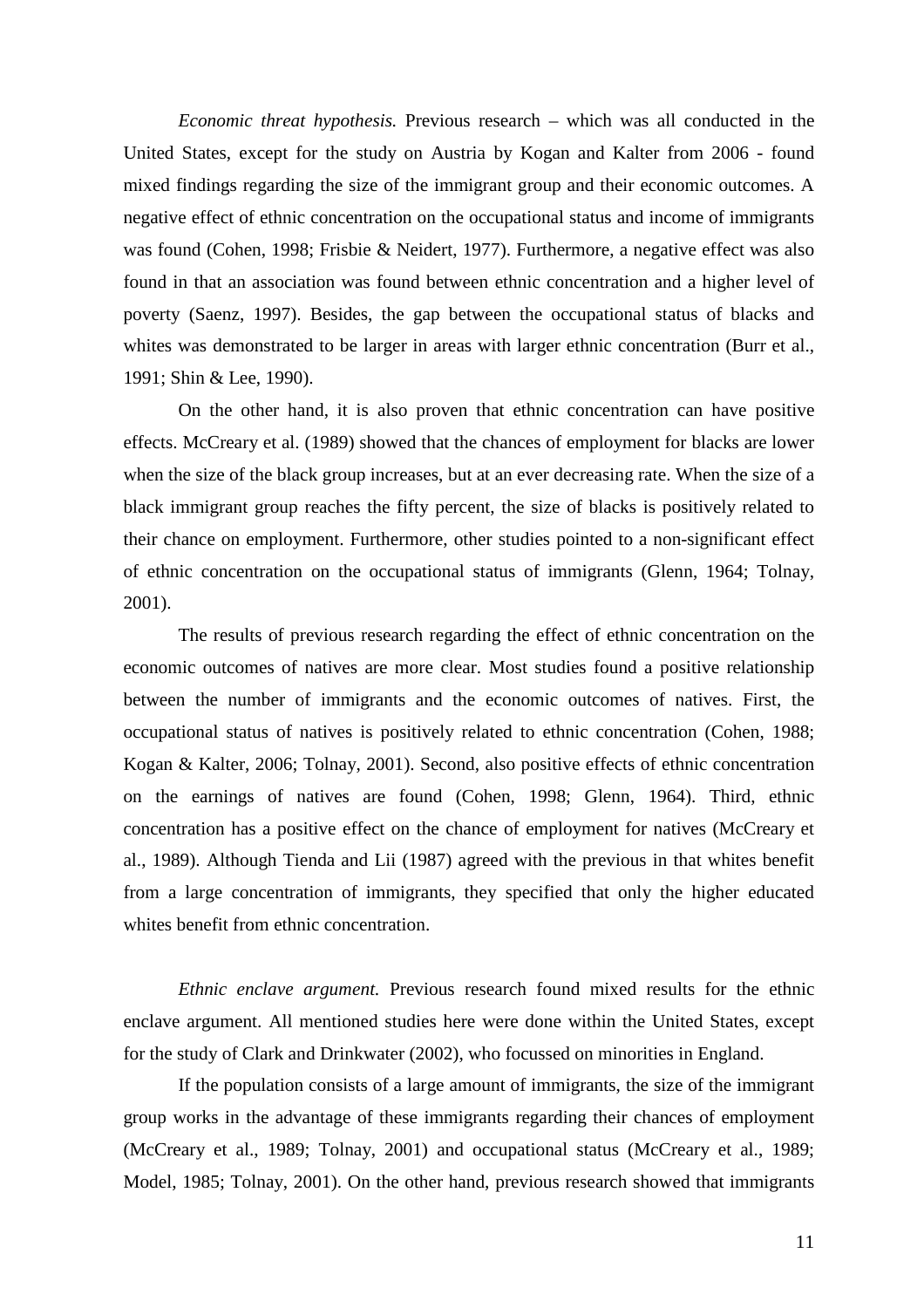do not have higher chances on employment in ethnic enclaves than in the regular economy (Logan et al. 2003). Immigrants in ethnic enclaves might actually have a high risk on unemployment and the occupational status of immigrants is negatively related to ethnic concentration (Clarke & Drinkwater, 2002). Also negative effects of ethnic concentration on immigrants' earnings were found (Chiswick & Miller, 2002; Frisbie & Neidert, 1977; Gilbertson, 1995; Sanders & Nee, 1987).

*Occupational queuing model.* The occupational queuing model found support in previous research. Again, most research has been carried out within the United States, with the exception of Kogan and Kalter's study in 2006 on the case of Austria.

It is proven that the size of the lower positioned immigrant groups is positively related to the occupational status of the own immigrant group and that of the higher positioned group (Kogan & Kalter, 2006; Tolnay, 2001). Furthermore, the size of the higher positioned group has a negative effect on the occupational status of the own immigrant group (Kogan & Kalter, 2006; Tolnay, 2001) and the lower positioned group (Kogan  $\&$ Kalter, 2006).

The hypothesis of the occupational queuing model that natives benefit occupationally by ethnic concentration is supported by previous research (Kogan & Kalter, 2006; McCreary et al. 1989; Tienda & Lii, 1987; Tolnay, 2001).

Of these three theories, the occupational queuing model found most support in previous research.

# **3. Data and Methods**

In this section I will present the data and method used to empirically test the theories on ethnic concentration in the Netherlands. First, I will describe the dependent variable, which is occupational status. Second, I will present the measurement of the main independent variable. Finally, the dataset and methods will be discussed.

## Dependent variable: occupational status

To test the theories in the Netherlands, the occupational status is used as the dependent variable. In this study the occupational status is measured by the International Socio-Index scale. The ISEI scale indicates the status of the ranked occupations. The occupations are ranked on the scale, based on the average income and education in each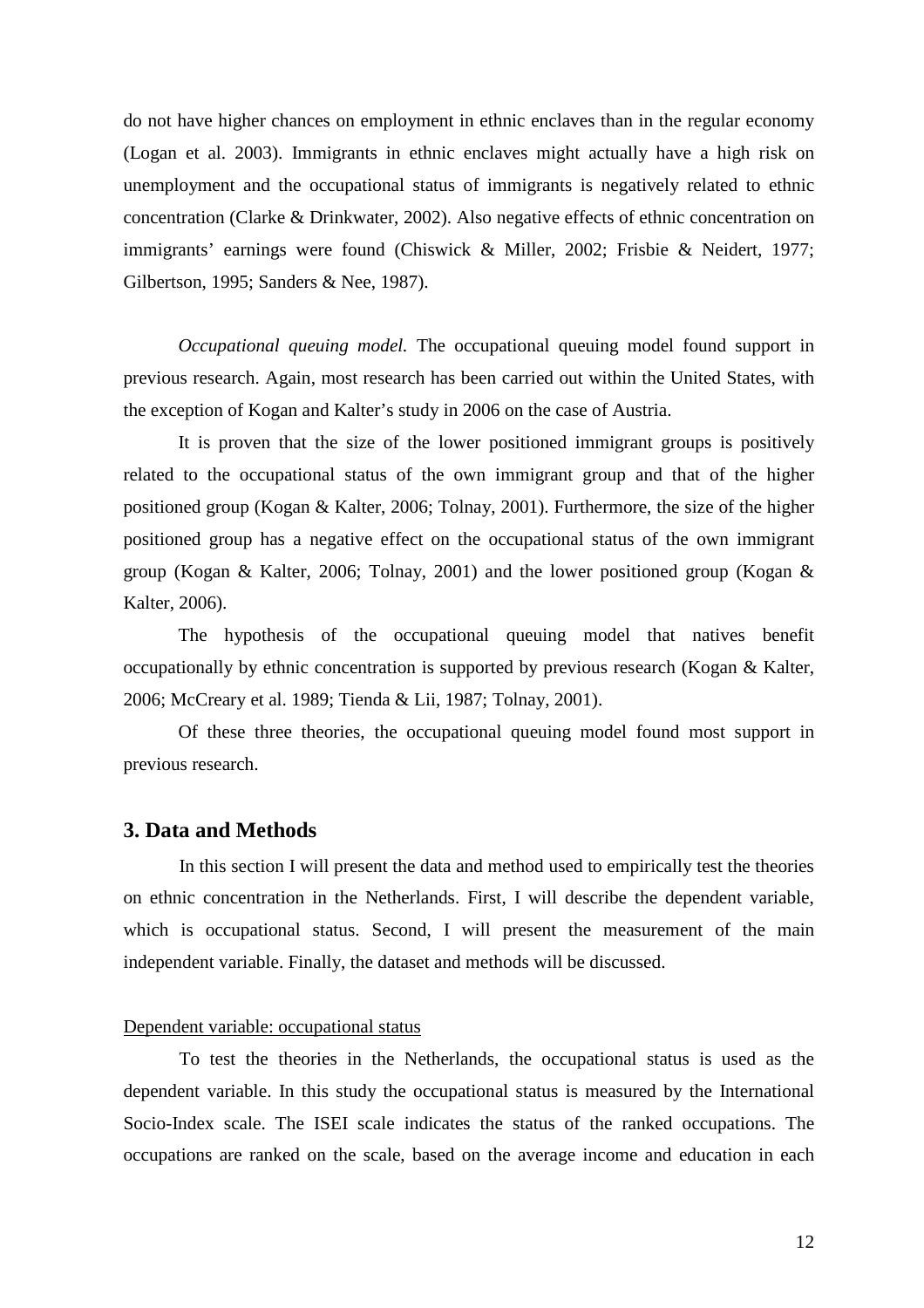occupation category. The scale ranges from sixteen (low-status jobs, i.e. cleaners) to ninety (highest-status jobs, i.e. judges).

# Independent variable: ethnic concentration

 The main independent variable in this study is ethnic concentration. As in many other studies ethnic concentration is measured by the percentage of a particular immigrant group in a certain area (Beggs et al., 1997; Cohen, 1998 Glenn, 1964; McCreary et al., 1989; Tienda & Lii, 1987; Tolnay, 2001; Zhou & Logan, 1989),.

In this study the percentages of four immigrant groups – Turks, Moroccans, Surinamese and Antilleans – in the municipality are used to measure the level of ethnic concentration. Due to the small sample size of the four immigrant groups, the Turkish and Moroccan immigrants are combined to the Mediterranean immigrants, and the Surinamese and Antillean immigrants are taken together as Caribbean immigrants. Therefore, also the percentage of Turkish and Moroccan immigrants in the municipality are taken together. Likewise, the percentages of Surinamese and Antillean immigrants in the municipality are combined to represent the percentage of Caribbean immigrants.

#### Other independent variables

In the analysis I also include other factors that are important for the economic integration of immigrants.

*Immigrant group.* Respondents were asked to which ethnicity group they belong. For this, five answering categories are used; Turks, Moroccans, Surinamese, Antillean and natives. As mentioned before, the focus lays on Mediterranean and Caribbean immigrants and natives.

 *Education.* Education is used as a human capital characteristic. The educational level of the respondent is measured by asking the respondents for their highest completed education. In this study the educational level is measured as the highest educational level completed in the country of origin and in the Netherlands. The educational level thus combines the highest education completed in the Netherlands with the highest education completed in the country of origin. The categories of this variable are 'No education', 'BAO', 'VBO', 'MAVO', 'MBO', 'HAVO', 'VWO', 'HBO' and 'WO'. BAO is the lowest education, which indicates elementary education. VBO can internationally be seen as preparatory vocational education. MAVO is now known as VMBO and indicates the preparatory secondary vocational education. MBO equals senior secondary vocational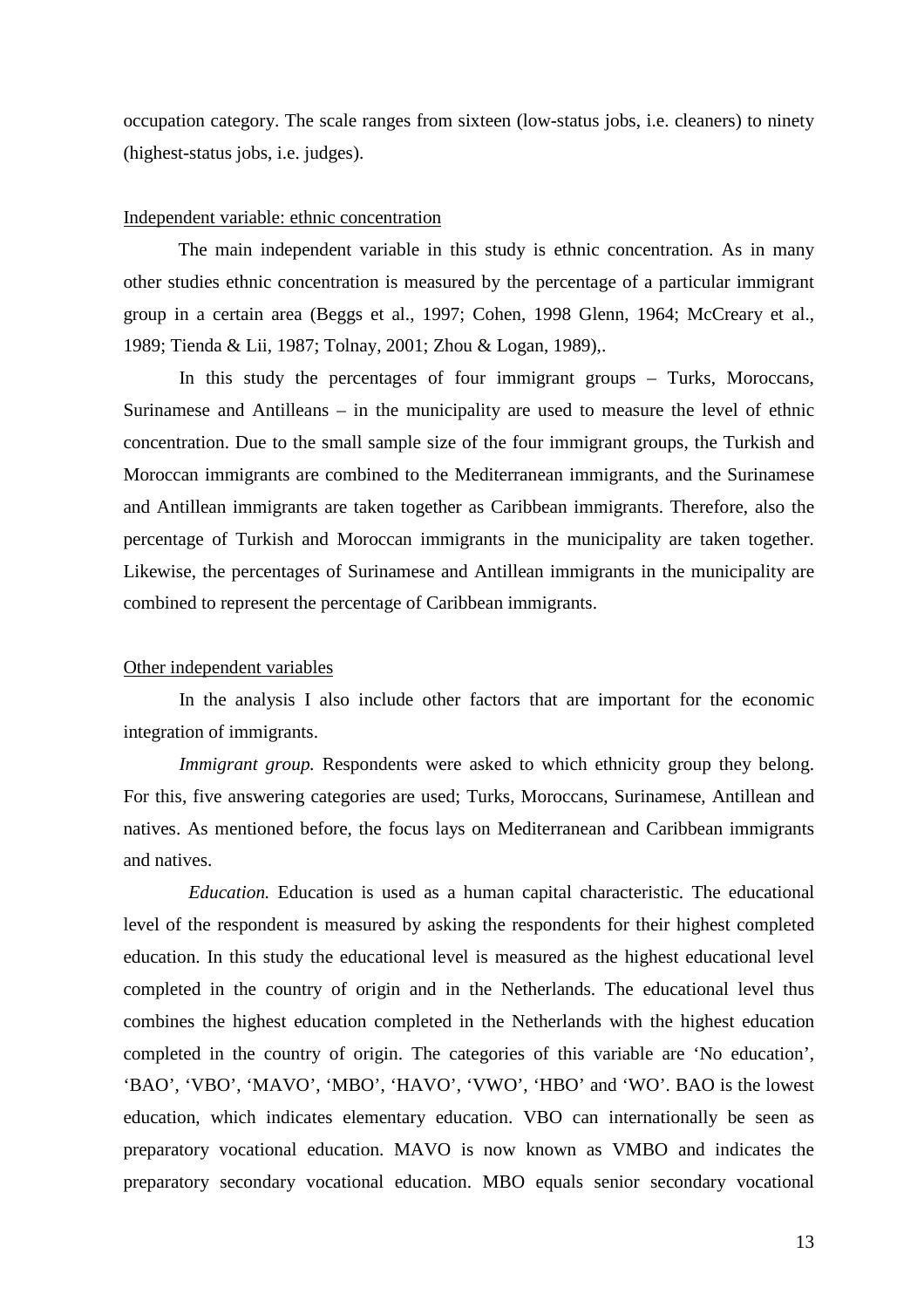education. HAVO represents higher general secondary education, whereas VWO means pre-university education. HBO and WO are seen as the higher educations, in which HBO is equal to higher professional education. WO is the highest education and is the scientific education (Onderwijsraad, 2009).

*Years of stay in the Netherlands.* Years of stay in the Netherlands is the second human capital variable in this study. The respondents of the four immigrant groups are asked for how many years they have been living in the Netherlands now. All native Dutch respondents have a missing value on this variable. However, because this variable might be an important variable in explaining the occupational status of immigrants, the variable has to be included. Therefore, the missing values of natives are replaced by the age of the native respondents, assuming that Dutch natives lived in the Netherlands their whole life. Because for the full sample, the correlation between years of stay in the Netherlands and age is high (Pearson's correlation 0,548, with a significance of 0,000), age is not included in the analysis.

*Language problems.* Similar to education and years of stay in the Netherlands, problems with the Dutch language are included as a human capital characteristic. Language skills might be an important explanation of the differences in occupational status between the two immigrant groups and Dutch natives. Respondents are asked whether they have problems with the Dutch language. A high value of (3) indicates that they never have problems with the Dutch language, (2) means that they sometimes have problems and (1) means that they often have problems with the Dutch languages. For Dutch natives this variable has missing values, therefore this variable is recoded such that native Dutch respondents get a value of (3) – never problems – on this variable.

*Gender.* The gender variable is used as a control variable in the analysis. This variable is recoded into the dummy variable 'male', for which a value of (1) indicates that the respondent is male.

 *Martial status.* The answering categories for the question on marital status are as follows: living alone, married (living together), married (divorced), living together and unmarried. For occupational status it might be important whether a respondent is living together with a partner. Therefore, the variable is recoded into a new variable with only two categories: living with a partner, and not living with a partner. The first category contains married (living together) and living together, whereas the latter category is constructed by the variables living alone, married (divorced) and unmarried.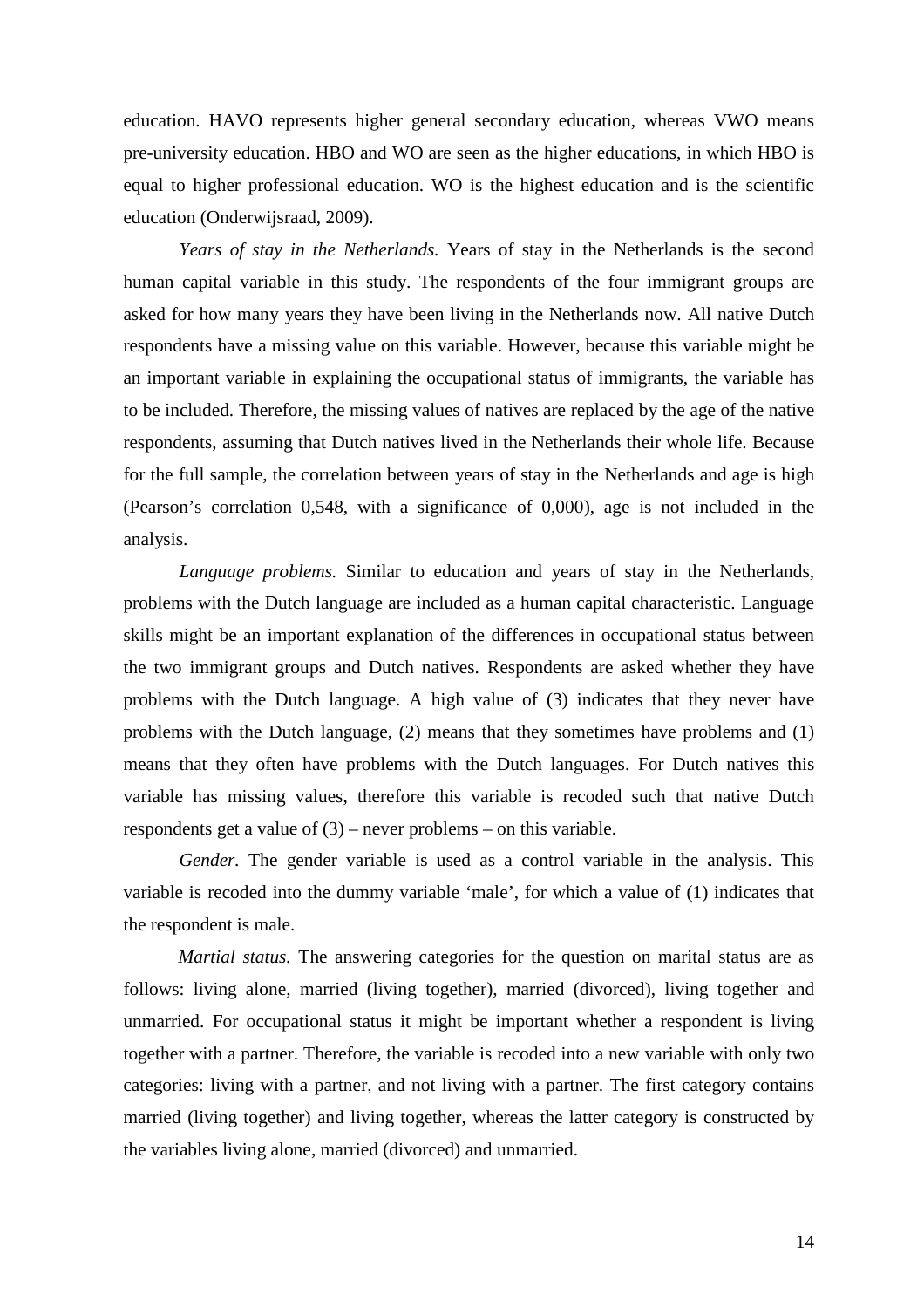In the article of Kogan and Kalter (2006) the *unemployment rate* is used as an indicator. However, because the correlation between the unemployment rate and the percentage of the immigrants in the municipality is high (Pearson's correlation of ,647 with a significance of 0,000 for Caribbean immigrants and a Pearson's correlation of ,260 with a significance of 0,000 for Mediterranean immigrants), the unemployment rate will not be included in the analysis.

#### Dataset

The dataset for this study comes from the Social Position and Use of Welfare Facilities by Immigrants, of which the wave of 1998 is used. This cross-sectional dataset contains information on the four largest immigrant groups in the Netherlands, namely Turks, Moroccans, Surinamese and Antilleans Additionally, Dutch natives are questioned as well for this survey. The data were gathered to gain insight in the socio-economic situation of the immigrants and natives, by interviewing the head of the household for the main part of the questionnaire (DANS, 1998). The dataset contains a random sample of Dutch people. However, the immigrants are over sampled in this dataset.

#### Sample

The dataset contains male and female respondents, who are native Dutch, Turkish, Moroccan, Surinamese or Antillean in the age of sixteen to 95 years old. The sample of this study will contain both men and women, of all ethnic groups. However, a restriction is made based on age. Respondents have to be in the range of eighteen to 65 years old. This is because people below 18 are probably still enrolled in education and people above 65 are not working. The sample is described in more detail in the descriptive statistics table in the result section.

#### Analysis

As mentioned, to describe the sample, descriptive statistics are used. Before calculating the descriptive statistics, all respondents having a missing value on one or more of the independent variables are excluded. After this transformation, 6116 respondents are remaining for the descriptive statistics. Of these respondents only 3421 respondents have a valid value on the dependent variable.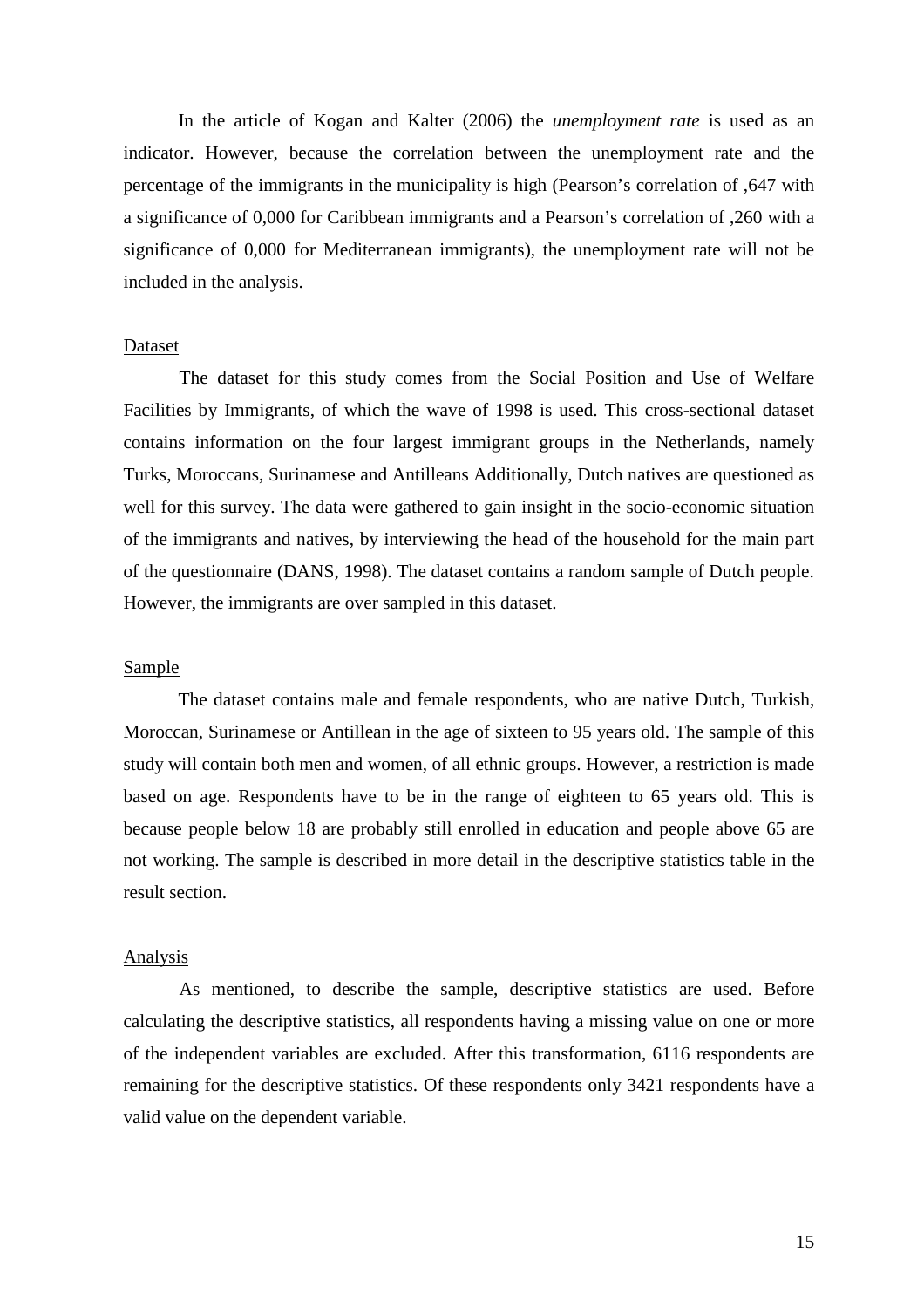Because I also present the % of unemployed people in our sample, people without a job and thus without a current occupational status are still included in the descriptive table. The number of unemployed respondents is 2501.

To explain the effect of ethnic concentration on the occupational status, a regression model is used. To investigate the role of the different independent variables, the regression contains two models. The first model contains the variables on the immigrants groups, the percentages of Mediterranean and Caribbean immigrants in the municipality, the control variables gender and marital status, and the human capital characteristics education, years of stay in the Netherlands and language. To test the economic threat hypothesis and the ethnic enclave argument, one interaction term regarding the total immigrant group is included in model 2. For the occupational queuing model, four interaction terms – regarding the Mediterranean and Caribbean immigrants – are included in the second model.

# **4. Results**

In this section the results of the analysis will be shown. First, the descriptive statistics are presented. Second, the results of the regression analysis are shown. And third, a verdict on the hypotheses is given.

In table 3 the regression model is shown, which is used to test the economic threat hypothesis and the ethnic enclave argument. In this model the total percentage of immigrants in the municipality is used. The occupational queuing model is tested in table 4, in which the percentages of Mediterranean and Caribbean immigrants are included separately. This separation makes it possible to test the effect of the size of the own immigrant group on the occupational status of the own and other immigrant group.

Attention has to be paid to the interpretation of the variable of the percentage of immigrants/Mediterranean's/Caribbean's in the municipality. The interpretation of this variable in model 1 is different from the interpretation in model 2. The percentage of immigrants in model 1, indicates the effect of the percentage immigrants in the municipality on the occupational status in general. In model 2 this variable has to be interpreted as the effect of the percentage of immigrants on the occupational status of natives. The similar holds for the regression model with Mediterranean and Caribbean immigrants; in model these percentages represent the effect of the size of these immigrant groups on the occupational status in general, whereas these percentages in model 2 indicate their effect on the occupational status of natives.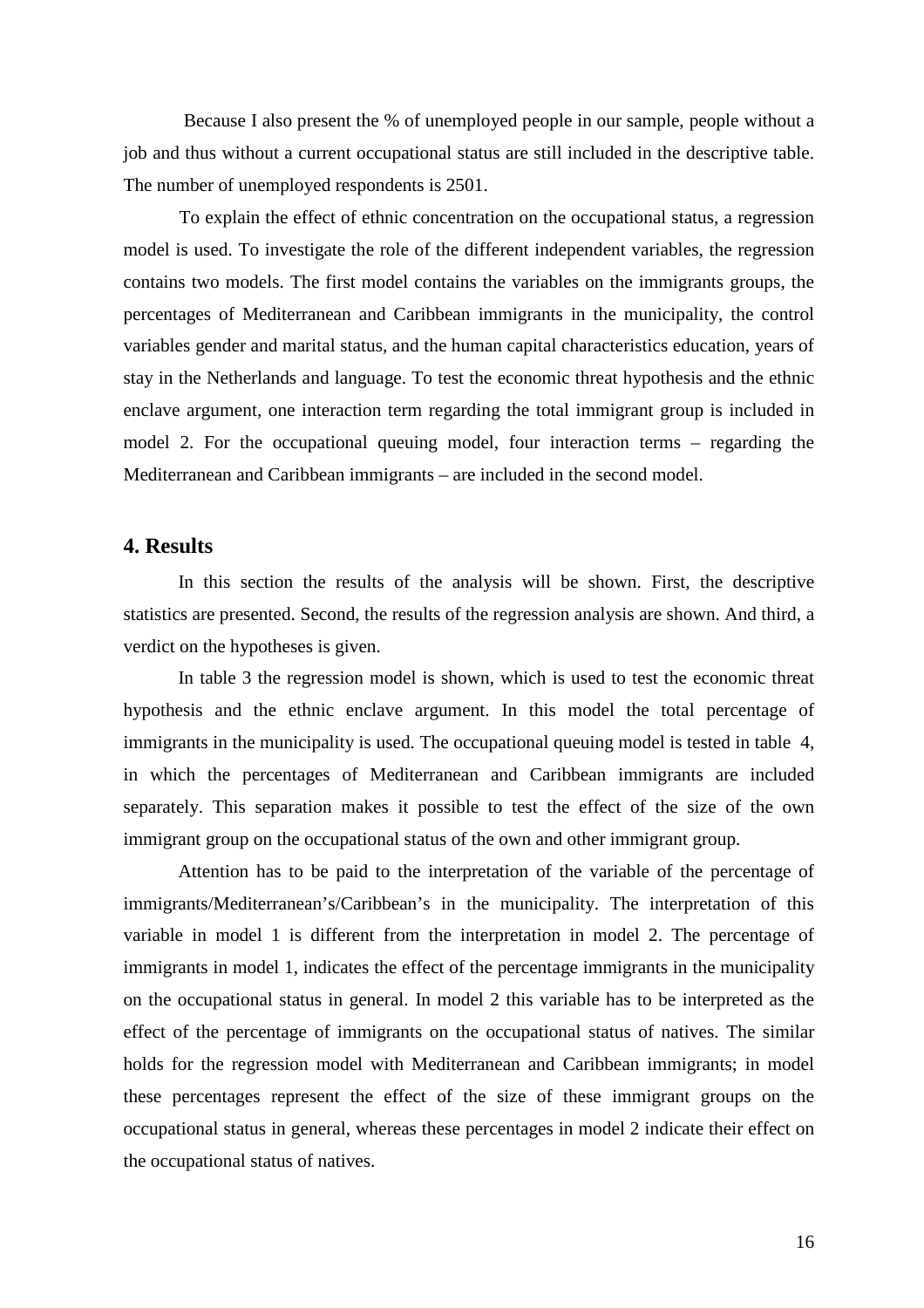## Descriptive statistics

Table 2 shows the descriptive statistics of the used variables of this study. The total statistics – of all three groups together – are shown, as well as the statistics for each of the three groups separately. These descriptive statistics point to several differences between the two immigrant groups and the native-Dutch respondents.

The mean of the dependent variable – the occupational status, measured on the ISEI scale - shows strong differences between the three groups. Mediterranean respondents have the lowest occupational status (32,213), followed by the Caribbean respondents (42,332). Native Dutch respondents have the highest occupational status (49,789) of these three groups. The descriptive statistics also show that the variation of the occupational status – as seen by the standard deviation – is smallest for Mediterranean's (12,451 compared to 15,721 of Mediterranean immigrants and 16,285 for the native population).

To investigate whether immigrants have a significant lower occupational status than natives, an independent samples t-test is performed. This test shows that a significant difference exists between the occupational status of Mediterranean immigrants and natives  $(t = -25,437,$  with a significance of 0,000); Mediterranean immigrants have a significant lower occupational status than native Dutch respondents. Furthermore, also Caribbean immigrants have a significant lower occupational status than natives  $(t = -10,264, \text{ with a})$ significance of 0,000). Finally, Mediterranean immigrants have a significant lower occupational status than Caribbean immigrants  $(t = -18,453)$ , with a significance of 0,000).

The level of education is an important variable to explain occupational status. Mediterranean respondents have the lowest education of the three groups, whereas natives have the highest education. The Caribbean respondents are in between the two, with their education being more close to that of the natives than to that of the Mediterranean respondents.

Mediterranean respondents do not only have the lowest education, they are also less often employed (49,8%) than Caribbean and native respondents. In comparison with natives (57,2%), Caribbean's are more often employed (63,4%).

The years of stay in the Netherlands are quite similar for Mediterranean and Caribbean respondents (respectively 17,645 years and 17,539 years). For natives, the value on this variable is equal to their age, which leads to a very high average (41,829), compared to that of Caribbean's and Mediterranean's.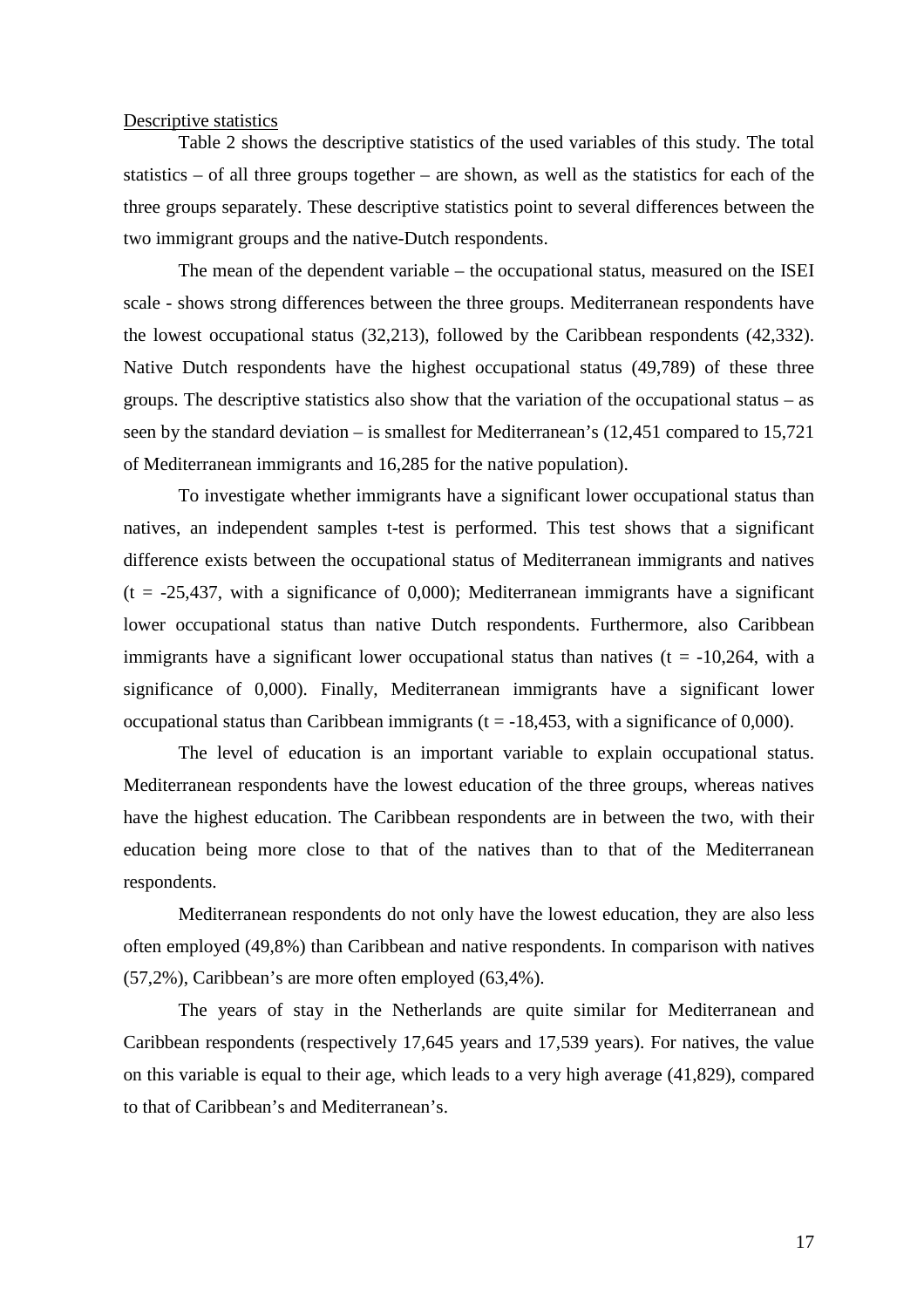| <b>Variable</b>                   | Mediterranean | Caribbean  | <b>Natives</b> | <b>Total</b> |
|-----------------------------------|---------------|------------|----------------|--------------|
|                                   | $N = 2669$    | $N = 2309$ | $N = 1138$     | $N = 6116$   |
| <b>ISEI</b>                       |               |            |                |              |
| Mean                              | 32,213        | 42,332     | 49,789         | 40,354       |
| Std. dev.                         | 12,451        | 15,721     | 16,512         | 16,285       |
| Range                             | $16 - 85$     | $16 - 88$  | $16 - 88$      | $16 - 88$    |
|                                   | $N = 1239$    | $N = 1408$ | $N = 774$      | $N = 3421$   |
| Education                         |               |            |                |              |
| Mean                              | 1,73          | 3,25       | 4,27           | 2,78         |
| Std. dev.                         | 2,158         | 2,286      | 2,441          | 2,468        |
| Range                             | $0 - 8$       | $0 - 8$    | $0 - 8$        | $0 - 8$      |
| Employed $(\% )$                  | 49,8          | 63,4       | 57,2           | 59,1         |
| Years of stay in the Netherlands  |               |            |                |              |
| Mean                              | 17,645        | 17,539     | 41,829         | 22,105       |
| Std. dev.                         | 8,833         | 9,507      | 11,686         | 13,509       |
| Range                             | $0 - 39,5$    | $0 - 51,3$ | $18 - 65$      | $0 - 65$     |
| Language problems                 |               |            |                |              |
| Mean                              | 1,94          | 2,75       | 3,00           | 2,44         |
| Std. dev.                         | 0,777         | 0,499      | 0,000          | 0,750        |
| Range                             | $1 - 3$       | $1 - 3$    | $1 - 3$        | $1 - 3$      |
| Male $(\% )$                      | 83,8          | 46,0       | 57,2           | 64,4         |
| Marital Status (%)                |               |            |                |              |
| Living with partner               | 79,4          | 44,2       | 60,2           | 62,5         |
| Not living with partner           | 20,6          | 55,8       | 39,8           | 37,5         |
| Mediterranean concentration $(%)$ | 8,85          | 8,39       | 7,62           | 8,45         |
| Std. dev.                         | 2,7           | 3,2        | 3,3            | 3,0          |
| Range                             | $2 - 12$      | $2 - 12$   | $2 - 12$       | $2 - 12$     |
| Caribbean concentration $(\%)$    | 7,18          | 7,33       | 6,27           | 7,07         |
| Std. dev.                         | 3,9           | 3,6        | 4,0            | 3,8          |
| Range                             | $1 - 11$      | $1 - 11$   | $1 - 11$       | $1 - 11$     |

Table 2: Descriptive statistics of variables, for each separate group.

Also the problems with the Dutch language are shown in table 2. A high value indicates less problems with the Dutch language. Mediterranean respondents have more problems with the Dutch language (1,94) than Caribbean respondents. It is also shown that Caribbean respondents have only few problems with the Dutch language, as can be seen by the high number (2,75) that is close to the value of 3 that indicates no problems at all.

The percentage of male respondents differs strongly between the Mediterranean and Caribbean immigrant groups. 46,0% of the Caribbean respondents is male, whereas this is 83,8% for Mediterranean respondents and 57,2% for native respondents. Because only head of the household were interviewed in the survey, this indicates that Caribbean women are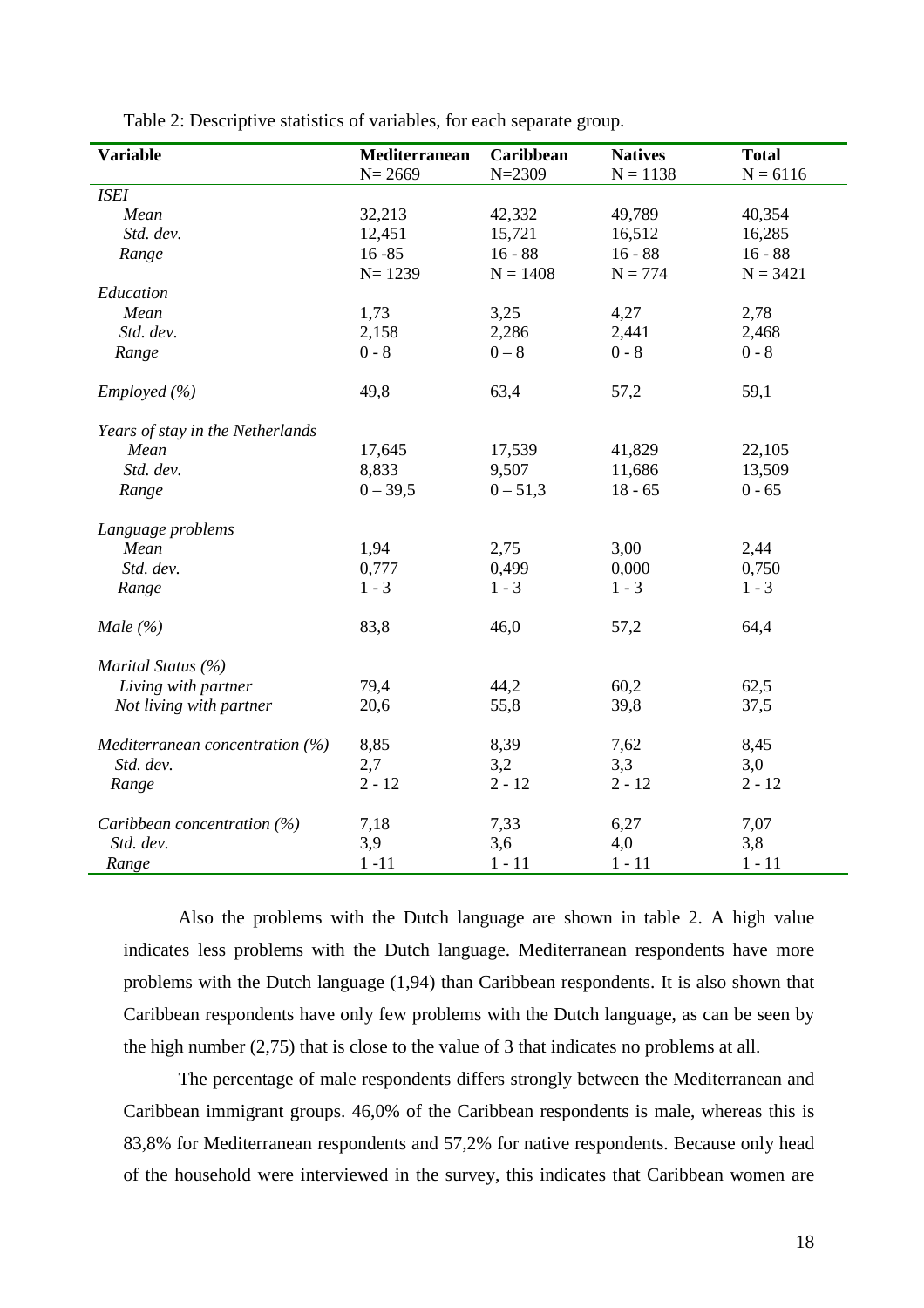more often head of the household than Mediterranean women. This result is in line with the frequencies on whether a respondent lives with a partner or not. Mediterranean respondents live more often with a partner (79,4%) than Caribbean immigrants (44,2%) and natives (60,2%). As mentioned, Caribbean women are most often head of the household, probably because they more often live by themselves than Mediterranean immigrants.

Furthermore, the statistics show that the percentage of Caribbean's in the municipality is higher for Caribbean respondents than for Mediterranean respondents. Likewise, the percentage of Mediterranean immigrants in the municipality is higher for Mediterranean immigrants than for Caribbean immigrants. Furthermore, the percentage of both Mediterranean concentration and Caribbean concentration is lower for natives than for the two immigrant groups. This can also been seen in figure 1, which shows the frequencies for the distribution of the percentage of immigrants, separate for natives and immigrants.



Figure 1: Distribution percentage immigrants among natives and immigrants

In this figure, the bars for immigrants are higher than the bars for natives. However, this does not say anything, because the number of immigrants in this study is much higher than the number of natives. Therefore, one should look at the distribution of the frequencies. Figure 1 clearly shows that immigrants more often live in a municipality with a higher immigrant concentration than natives, which can be seen by the larger bars at the right end of the distribution. The distribution of natives is more equally spread than the distribution of immigrants.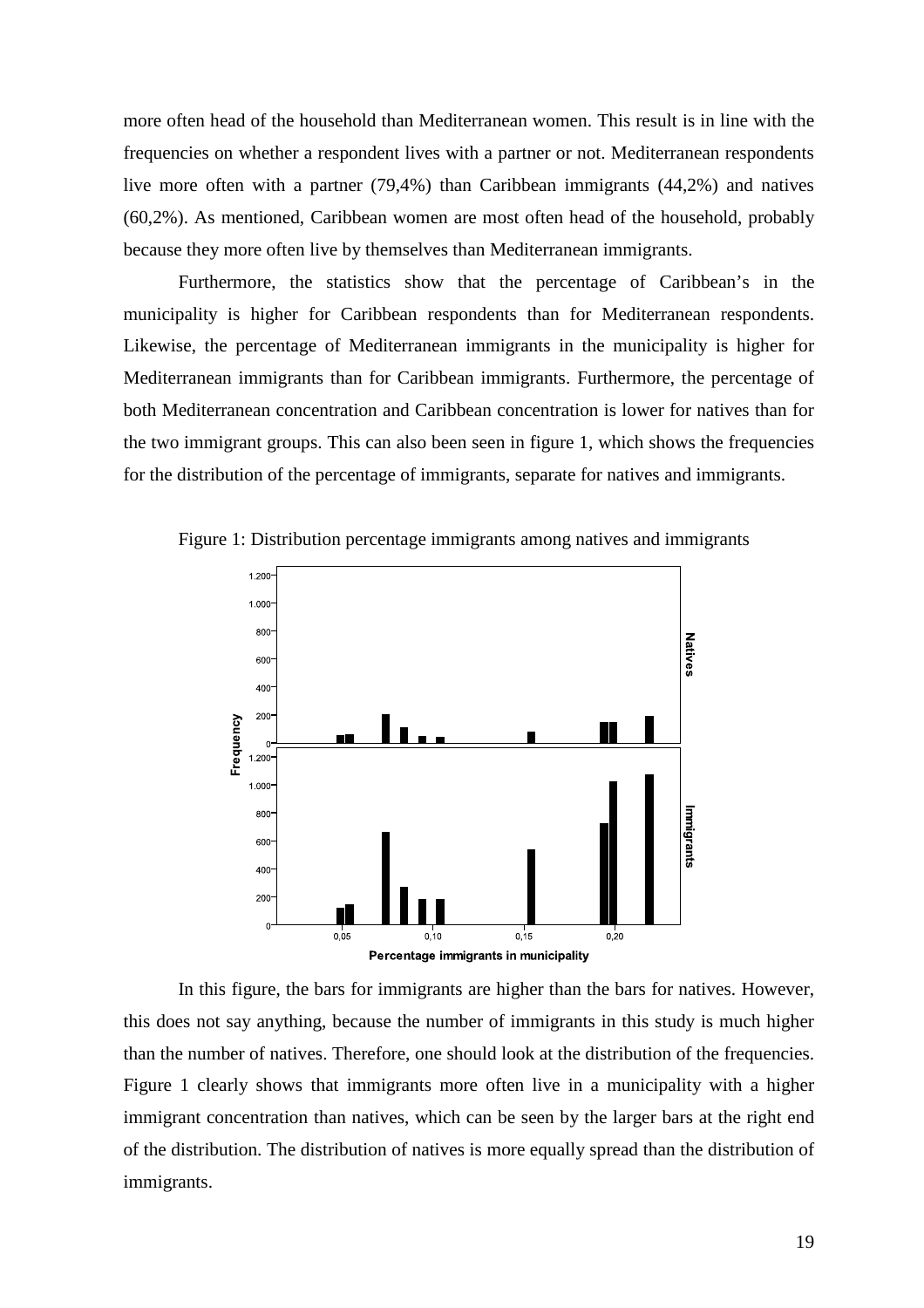## Regression analysis: Economic threat hypothesis and Ethnic enclave argument

To test the hypotheses of the economic threat hypothesis and the ethnic enclave argument, a regression analysis is performed in which the total group of immigrants (Caribbean and Mediterranean combined) is included. Because of the problem of multicollinearity, a regression model with the centered variable of the percentage of immigrants in the municipality is performed. However, using the centered variables did not improve the model. Therefore, the regression model is performed with the non-centered variables. The results are shown in table 3.

In model 1 it can be seen that the percentage of immigrants does not have a significant effect on the occupational status in general. This model also shows that no significant difference in occupational status between immigrants and – the reference category - natives exist. Furthermore, model 1 also indicates that no significant effect of gender and living with a partner on the occupational status is present. However, the human capital variables do have a significant effect on occupational status; education, years of stay in the Netherlands and having less problems with the Dutch language have a positive significant effect.

Model 1 of this regression model explains 42% of variance in the dependent variable occupational status, which is a significant improvement of the empty model (F change  $=$ 352,991, with a significance of 0,000).

In model 2, the percentage of immigrants in the municipality is again not significant. This means that there is no significant effect of the percentage of immigrants on the occupational status of natives. The non-significance of the difference in occupational status between immigrants and natives – that was found in model 1 – still remains. Furthermore, the interaction term does not yield significant effects, which means that the percentage of immigrants does not have a significant effect on the occupational of immigrants themselves. Similar to model 1, model 2 shows no significant effects of gender and living with a partner. In accordance to model 1, education, years of stay in the Netherlands, and having no/few problems with the Dutch language significantly affect the occupational status in a positive way.

 Model 2 still explains 42% of the variance in the occupational status. Adding the interaction term thus does not explain more than using only the variables of model 1 (Fchange  $= 0.648$  with a significance of 0,421).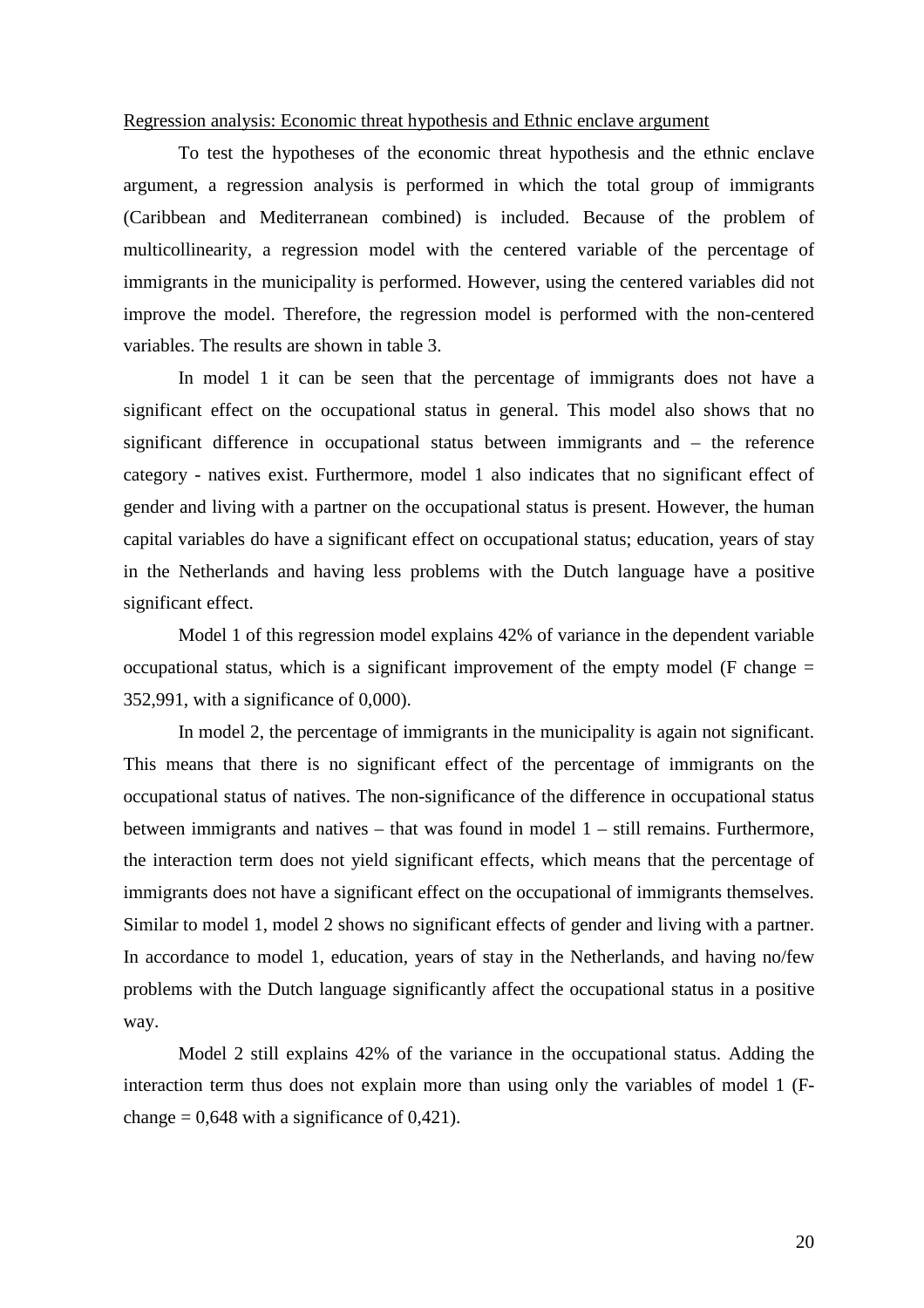| <b>Variables</b>                 | Model 1            | Model 2            |
|----------------------------------|--------------------|--------------------|
| Dutch natives                    | 0                  | $\Omega$           |
| Immigrants                       | 0,032(0,757)       | $-0,884(1,367)$    |
| % Immigrants                     | $-1,001(3,543)$    | $-5,883(7,024)$    |
| Male $(= 1)$                     | $-0,273(0,505)$    | $-0,275(0,505)$    |
| Living with partner $(= 1)$      | 0,408(0,495)       | 0,400(0,495)       |
| Education                        | $3,434***(0,093)$  | $3,44***(0,093)$   |
| Years of stay in the Netherlands | $0,226***(0,024)$  | $0,226***(0,024)$  |
| Language problems                | $2,982***(0,375)$  | $2,967***(0,375)$  |
| <i>Interactions</i>              |                    |                    |
| Immigrants x % Immigrants        |                    | 6,520(8,099)       |
| Intercept                        | $15,931***(1,561)$ | $16,610***(1,775)$ |

Table 3: Results (unstandardized coefficients and standard errors) from the Regression of ISEI scores of males and females in the age of 18 -65 in the Netherlands (total immigrants)

Note:  ${}^{*}P$  < 0.10,  ${}^{*}P$  < 0.05,  ${}^{*}{}^{*}P$  < 0.01.

# Hypotheses Economic threat hypothesis and Ethnic enclave argument

The interaction term in model 2 is not significant, which means that there is no significant effect of the percentage immigrants on the occupational status of these immigrants. This means there is neither a positive effect nor a negative effect of the percentage immigrants on their occupational status. Therefore, hypothesis 1A - of the economic threat hypothesis - that *the size of the own immigrant group will have a negative effect on immigrants' occupational status* is not supported. Furthermore, these results also indicate that hypothesis 2A – of the ethnic enclave argument – that *the size of the own immigrant group will have a positive effect on immigrants' occupational status* and hypothesis 2B – of the ethnic enclave argument - that *the size of the own immigrant group*  will have a negative effect on immigrants' occupational status is not confirmed either.

Table 3 also gives the effect of the percentage immigrants on the occupational status of natives, which is indicated by the variable '% immigrants' in model 2. This variable yields a non-significant result, which means that no significant effect of the percentage immigrants on the occupational status of natives occurs. Based on this result, hypothesis 1B – of the economic threat hypothesis – that *the size of the immigrant group will have a positive effect on natives' occupational status* is not confirmed.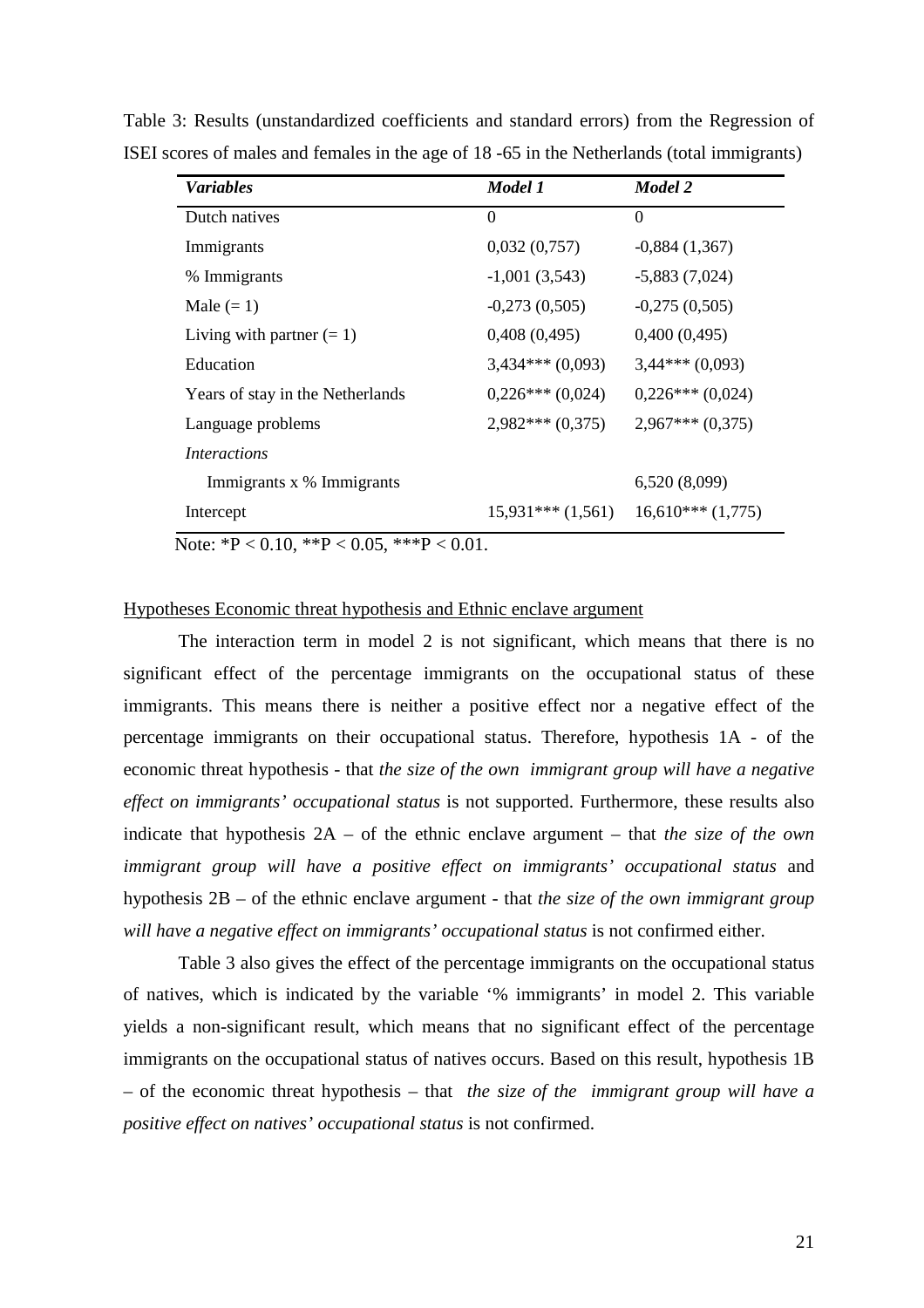None of the derived hypotheses from the economic threat hypothesis and ethnic enclave argument, yield significant results. Therefore, it is shown that the percentage of immigrants in the municipality does not have an effect on the occupational status of immigrants themselves. Furthermore, it is shown that the percentage immigrants does not have an effect on natives' occupational status either.

#### Regression analysis: occupational queuing model

In order to test the occupational queuing model, a regression analysis with variables separate for Mediterranean and Caribbean immigrants is performed. It should be noted that the percentage Mediterranean immigrants and Caribbean immigrants correlates highly and significant (Pearson's correlation 0,552, with a significance of 0,000). Therefore, two additional analyses were performed. In the first only the effect of Mediterranean immigrants was taken into account. This means that the percentage Caribbean's, the effect of Caribbean's on Caribbean's and the effect of Caribbean's on Mediterranean's was not included in the analysis. In the second regression analysis, this was the other way around; only the effect of the size of the Caribbean immigrant group was taken into account. However, the results of these two separate analyses did hardly differ from the model in which all variables were included. Therefore, in the table both the percentage of Mediterranean immigrants and the percentage of Caribbean immigrants are included in the model.

In model 1 of table 4, in which human capital variables are included, the percentage of Mediterranean immigrants in the municipality does not have a significant effect on the occupational status. The same holds for the percentage of Caribbean immigrants in the municipality. This model also points to a significant difference in occupational status between Mediterranean immigrants and natives; the occupational status of Mediterranean immigrants is significantly lower – at the .05 level - than the occupational status of natives. The difference in occupational status between Caribbean immigrants and natives is not significant. In addition, no significant effect of gender and living with a partner is found. Similar to the regression model to test the economic threat hypothesis and the ethnic enclave argument, the human capital variables do significantly contribute to a higher occupational status; education, years of stay in the Netherlands and language skills all have a positive significant effect on occupational status.

The variables in model 1 explain 42,6% of occupational status, which is a significant change from the empty model (F-change  $= 281,326$ , with a significance of 0,000).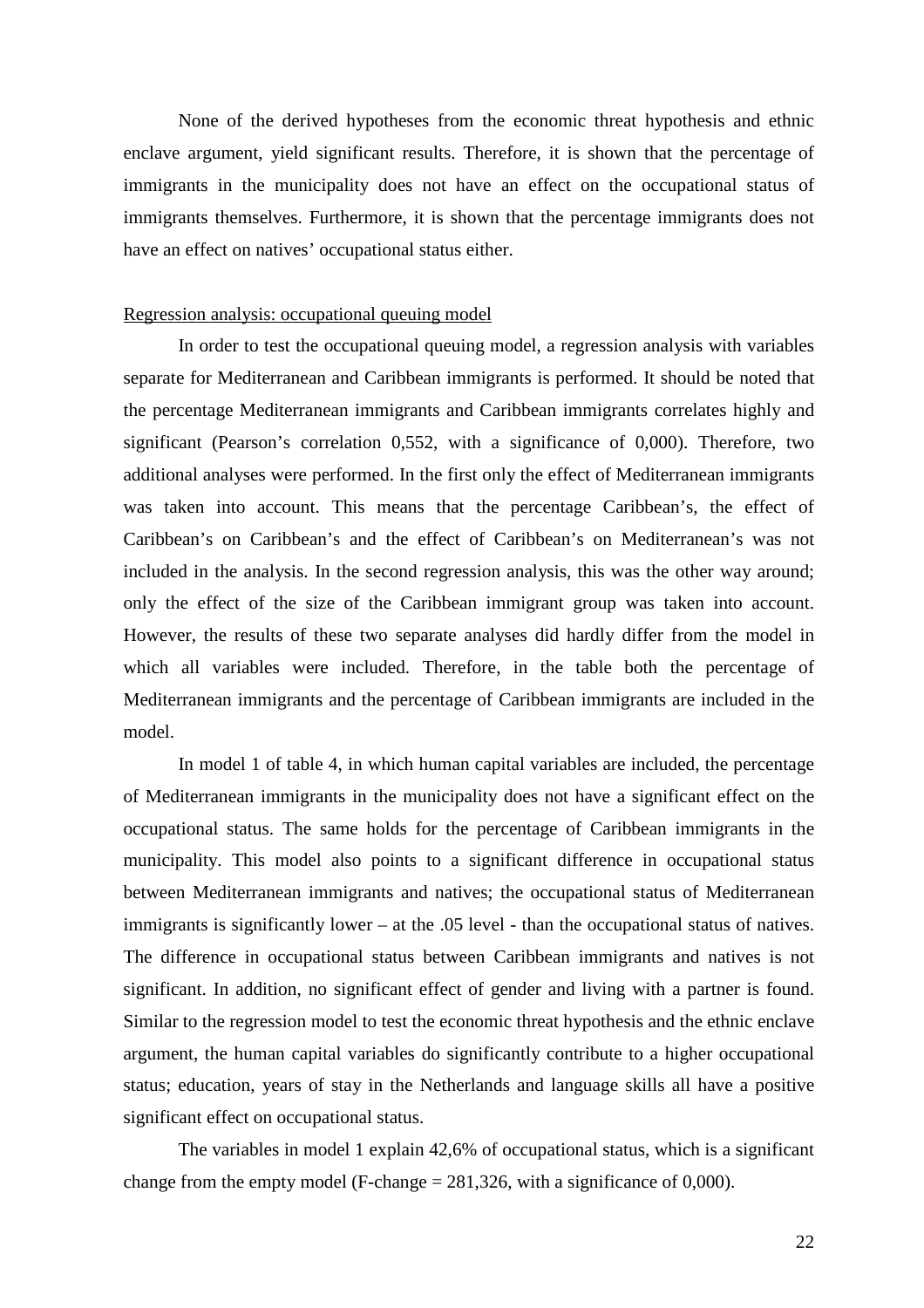Table 4: Results (unstandardized coefficients and standard errors) from the Regression of ISEI scores of males and females in the age of 18 -65 in the Netherlands (Mediterranean and Caribbean immigrants)

| <b>Variables</b>                    | Model 1            | Model 2           |
|-------------------------------------|--------------------|-------------------|
| Dutch natives                       | $\Omega$           | $\Omega$          |
| Mediterranean immigrants            | $-2,850**$ (0,900) | $-3,223*(1,758)$  |
| Caribbean immigrants                | 0,653(0,760)       | $-0,834(1,538)$   |
| % Mediterranean immigrants          | $-5,389(8,021)$    | $-15,319(16,455)$ |
| % Caribbean immigrants              | 4,696 (6,566)      | 4,401 (13,832)    |
| Male $(= 1)$                        | 0,528(0,520)       | 0,564(0,522)      |
| Living with partner $(= 1)$         | 0,710(0,495)       | 0,704(0,496)      |
| Education                           | $3,365***(0,094)$  | $3,371**$ (0,94)  |
| Years of stay in the Netherlands    | $0,213***(0,024)$  | $0,214***(0,025)$ |
| Language problems                   | $2,006***(0,407)$  | $1,983***(0,407)$ |
| <i>Interactions</i>                 |                    |                   |
| Mediterranean's x % Mediterranean's |                    | 5,928 (21,639)    |
| Mediterranean's x % Caribbean's     |                    | $-0,300(17,071)$  |
| Caribbean's x % Caribbean's         |                    | 1,746 (17,718)    |
| Caribbean's x % Mediterranean's     |                    | 17,529 (20,508)   |
| Intercept                           | 18,994***          | 19,746***         |
|                                     | (1,640)            | (1,872)           |

Note:  ${}^{*}P < 0.10, {}^{*}P < 0.05, {}^{*}{}^{*}P < 0.01$ .

In model 2 of table 4, the interaction terms are included. The percentage of Mediterranean and Caribbean immigrants does not have a significant effect on the occupational status of natives. Still, the difference in occupational status – found in model 1- between Mediterranean immigrants and natives is significant, whereas the difference in occupational status between Caribbean immigrants and natives remains non-significant. With the independent t-test a significant difference was proven between the occupational status of Caribbean immigrants and natives. In the regression analysis, this difference is no longer significant. The lower occupational status of Caribbean immigrants, if not controlled for other variables, can therefore be explained by other variables.

Besides, none of the interaction terms gain a significant result. This means that there is neither an effect of the percentage of Mediterranean immigrants in the municipality on the occupational status of Mediterranean immigrants themselves nor on the occupational status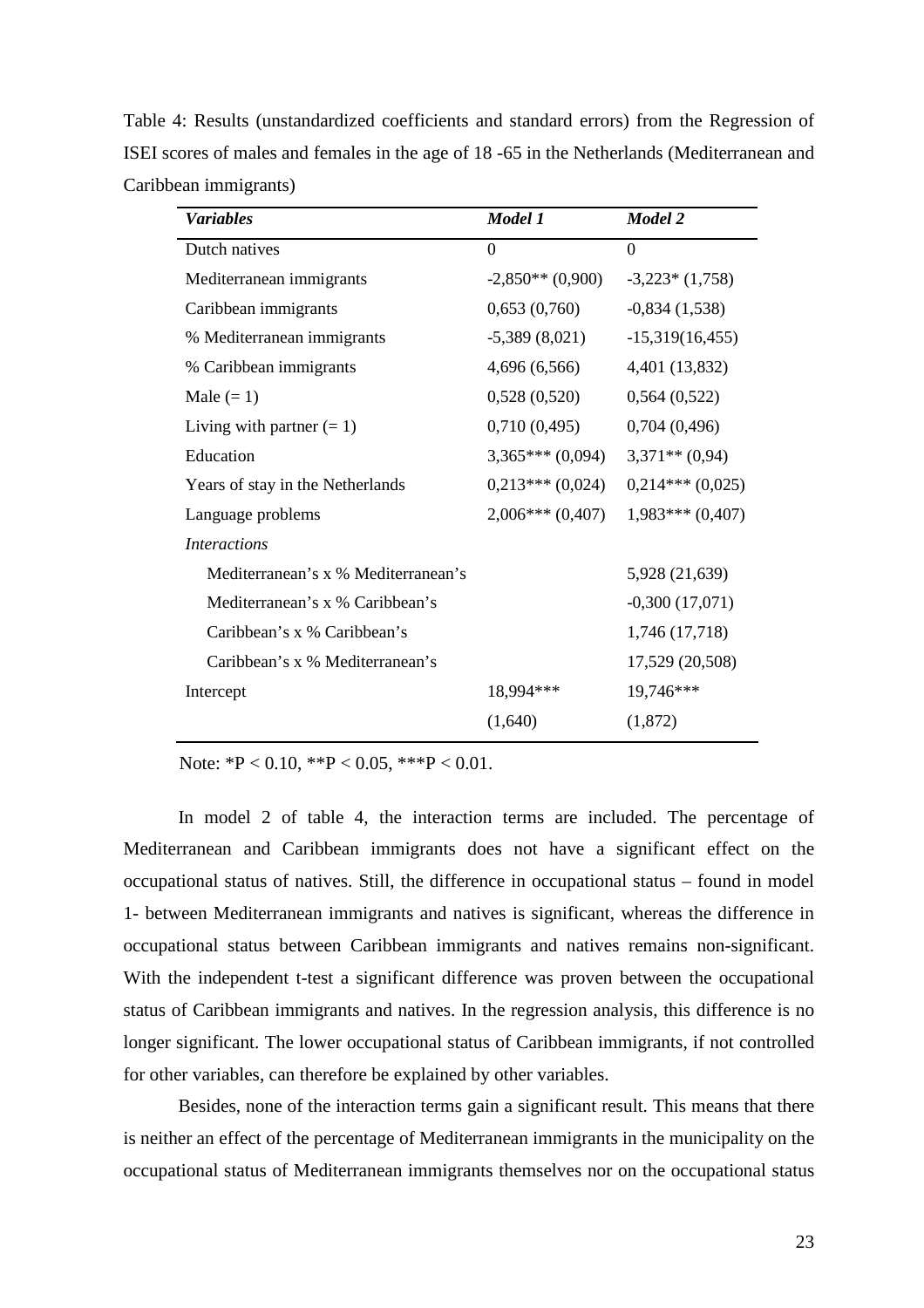of Caribbean immigrants. The non-significant interaction terms also indicate that there is neither an effect of the percentage Caribbean immigrants in the municipality on the occupational status of their own immigrant group, nor on the occupational status of the Mediterranean immigrant group. Model 2 furthermore indicates no significant effect of gender and living with a partner on occupational status. Similar to the previous model and the regression model in table 3, significant positive effects of education, years of stay in the Netherlands and language skills on the occupational status are demonstrated. Thus, the human capital characteristics have a positive impact on the occupational status.

The variables in model 2 explain 42,6% of the dependent variable occupational status. Adding the interactions terms thus did not improve the model, since the explained variance is equal to that of model 1 (F-change  $= 0.353$ , with a significance of 0.842).

#### Hypotheses: occupational queuing model

By using the regression model – as presented in table  $4 - a$  verdict can be given on the hypotheses of the occupational queuing model.

Although the coefficients of the effect of the percentage Mediterranean's on the own immigrant group and on the Caribbean immigrant group is in the right direction (positive), the effect is not significant. Also the effect of the percentage of Mediterranean immigrants on the occupational status of Caribbean's was in the right direction, but not significant. Thus, the size of the Mediterranean immigrant group does not have an effect on either the own Mediterranean immigrant group or the Caribbean immigrant group. Therefore, hypothesis 3A: *the size of the Mediterranean immigrant group will have a positive effect on the occupational status of the own immigrant group and the Caribbean immigrant group* is not confirmed.

The effect of the size of the Caribbean immigrant group on the occupational status of the own immigrant group is not in the expected direction. However, this result is not significant. The coefficient of the effect of the size of the Caribbean immigrant group on the Mediterranean immigrant group is in line with the hypothesis, but the hypothesis cannot be confirmed, because the effect is not significant. Thus, the size of the Caribbean immigrant group does not have an effect on the own immigrant group or the Mediterranean immigrant group. Therefore, hypothesis 3B that stated that t*he size of the Caribbean immigrant group will have a negative effect on the occupational status of the own immigrant group and the Mediterranean immigrant group* is not supported confirmed.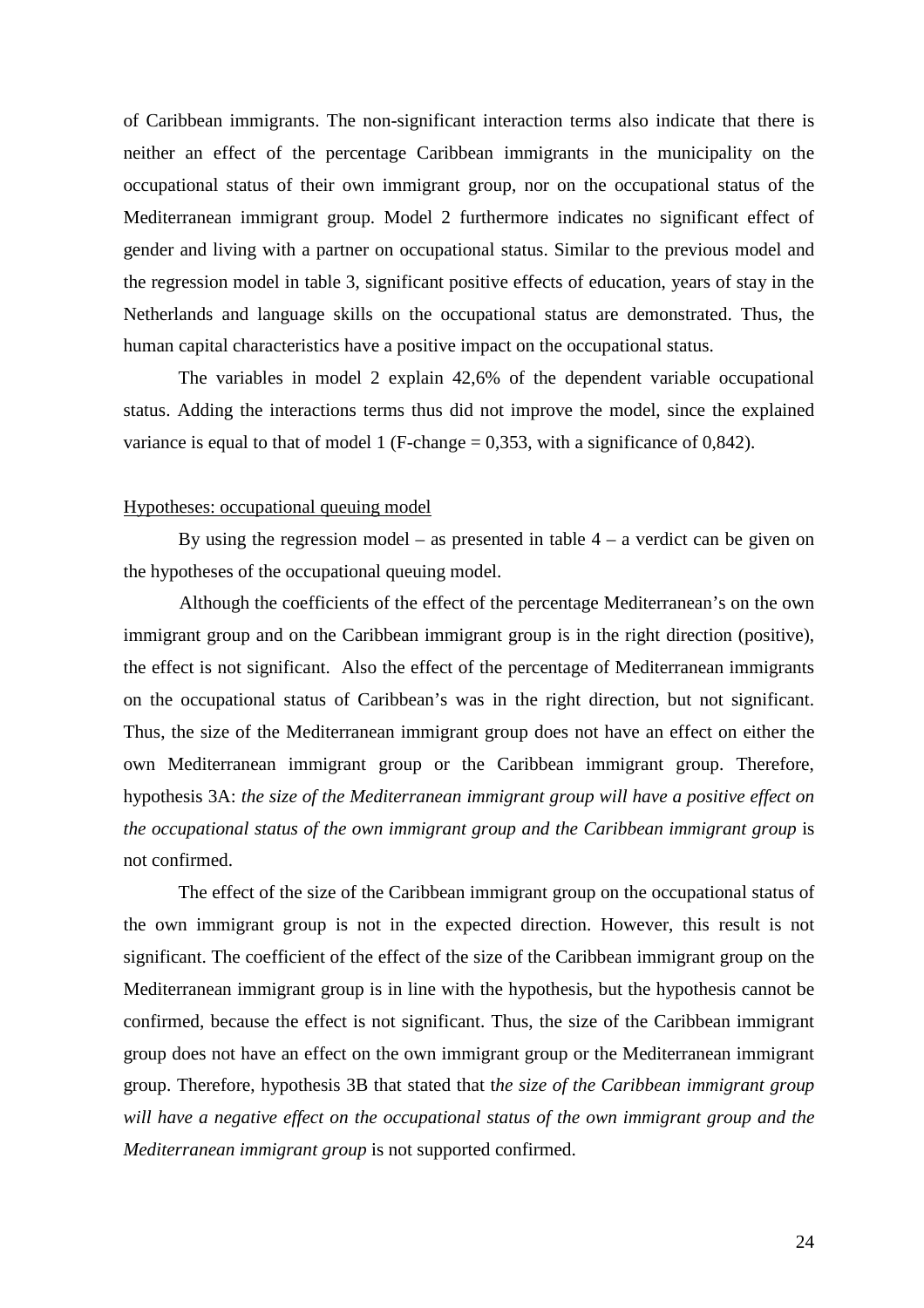As can be seen in table 4 neither the size of the Mediterranean immigrant group nor the size of the Caribbean immigrant group has a significant effect on the occupational status of natives. Therefore, the hypothesis that *the size of the Mediterranean and Caribbean immigrant group will have a positive effect natives' occupational status* (3C) is not confirmed either.

Because none of the hypotheses is supported, it can be argued that ethnic concentration does not have an effect on the occupational status of immigrants in total nor on the occupational status of Mediterranean immigrants, Caribbean immigrants or natives.

# **5. Conclusion and discussion**

In this study three theories on ethnic concentration are tested in the Netherlands, namely the economic threat hypothesis, the ethnic enclave argument and the occupational queuing model. This study contributed to previous research on ethnic concentration in several ways. First, this study focussed on the Netherlands, a new receiving country. Second, another aspect of economic outcomes – i.e. occupational status – is used. And third, both immigrants and natives are included in this research.

This study focussed on natives and immigrant groups. First, the total percentage of immigrants (i.e. the % Turks, Moroccans, Surinamese and Antilleans) in the municipality is used. This variable is used to test the economic threat hypothesis and the ethnic enclave argument. Second, two variables on seperate immigrant groups were used, namely Mediterranean immigrants (i.e. Turks and Moroccons) and Caribbean immigrants (i.e. Antilleans and Surinamese). Therefore, also the percentages of Turks and Moroccans, and Antilleans and Surinamese are taken together. These variables are used to test the occupational queuing model. The effect of ethnic concentration is in both cases tested by using a regression analysis with occupational status as the dependent variable.

 The results did neither support the economic threat hypothesis, the ethnic enclave argument nor the occupational queuing model. This study showed that the percentage of Caribbean immigrants, Mediterranean immigrants or the total percentage immigrants in the municipality has no significant effect on the occupational status of the immigrant groups or the native population.

 There are several reasons for these unexpected results. It should be noted that the ethnic enclave argument is tested in this study on the general hypothesis. However, it could be that in the Netherlands no clear ethnic enclaves exists - such as the Cubans in Miami or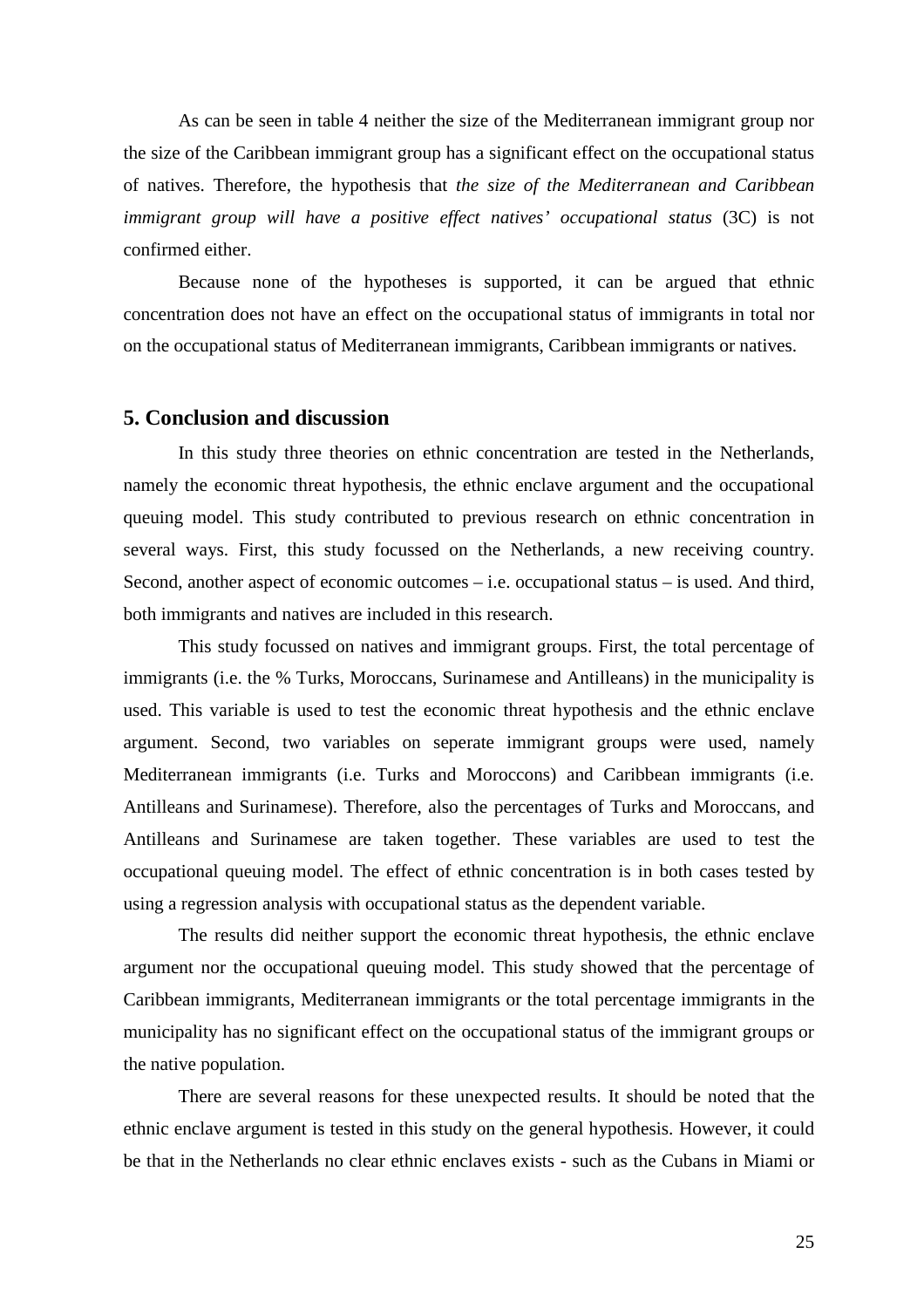the Chinese in San Francisco - that could affect the occupational status of immigrants. In this study the Mediterranean immigrants only make up approximately 7% of the municipality. The Caribbean immigrants make up only approximately 8.5% of the population of the municipality. In studies where a significant effect of ethnic concentration was found, the percentage of immigrants was much higher, e.g. Wilson and Portes (1980) focussed on Cubans in Miami, which make up more than fifty percent of the population of the municipalities in Miami.

Another remark is that this study should be replicated for different economic outcomes. It might be the case that in the Netherlands, ethnic concentration is only important for the self-employers, whereas it might have a limited or no effect on the occupational status or income. This is found by Sanders & Nee (1988), who showed that ethnic concentration has a positive effect on self-employment but that it has a negative effect on income.

The non-significant results might furthermore be due to a too small sample; the sample that could be used contains only 3421 cases. Not all respondents could indicate their occupational status, because they are unemployed. Therefore, the number of valid cases on the dependent variable is only 3421. Furthermore, these 3421 respondents are distinguished into three groups - Mediterranean immigrants, Caribbean immigrants and natives. To gain insight whether ethnic concentration does indeed not have an effect or that the effect is rather small, it would be necessary to repeat this study with a larger sample size.

 Even though ethnic concentration cannot explain the economic integration of immigrants, the human capital theory seems to be an important determinant. The analysis shows that human capital factors have significant effects on the occupational status. Specifically, education has a positive significant effect on the occupational status. Next, also years of stay in the Netherlands positively affects the occupational status and finally, the less problems someone has with the Dutch language, the higher the occupational status.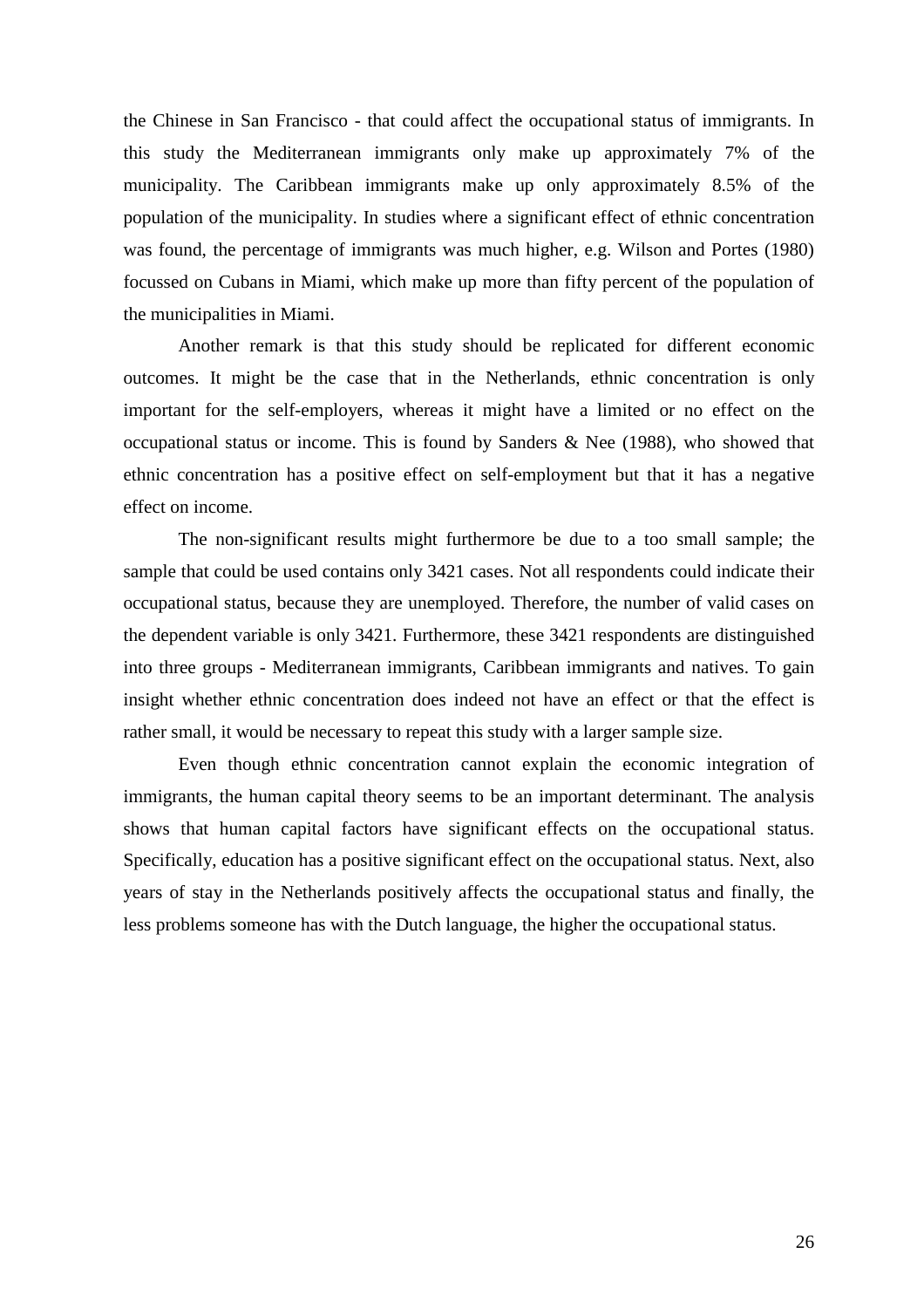# **References**

Beggs, J.J., Villemez, W.J. & Arnold, R. (1997). Black Population Concentration and Black-White Inequality: Expanding the Consideration of Place and Space Effects. *Social Forces,* 76,1, p. 65-91.

Burr, J.A., Galle, O.R. & Fossett, M.A. (1991). Racial Occupational Inequality in Southern Metropolitan Areas, 1940-1980: Revisiting the Visibility-Discrimination Hypothesis. *Social Forces,* 69,3, p. 831-851.

Blalock, H.M. (1956). Economic Discrimination and Negro Increase. *American Sociological Review,* 21,5, p. 584-588.

Blalock, H.M. (1957). Per Cent Non-White and Discrimination in the South. *American Sociological Review,* 22,6, p. 677-682.

Castles, S. & Miller, M.J. (2009). *The age of Migration. International population movements in the modern world.* Basingstoke: Palgrave MacMillan (369 p.)

Chiswick, B.R. & Miller, P. (2002). Do Enclaves Matter in Immigrant Adjustment?

Clark, K. & Drinkwater, S. (2002). Enclaves, neighborhoud effects and employment outcomes: Ethnic minorities in England and Wales. *Journal of Population Economics,* 15,1, p. 5-29.

Cohen, P.N. (1998). Black Concentration on Effects on Black-White and Gender Inequality: Multilevel Analysis for U.S. Metropolitan Areas. *Social Forces,* 77,1, p. 207-229.

DANS (1998*). Dataset Details - Sociale positie en voorzieningengebruik van allochtonen 1988 - SPVA 1988*. http://easy.dans.knaw.nl/

Frisbie, Parker, W. & Neidert, L. (1977). Inequality and the Relative Size of Minority Populations: A Comparative Analysis. *American Journal of Sociology,* 82,5, p.1007-1030.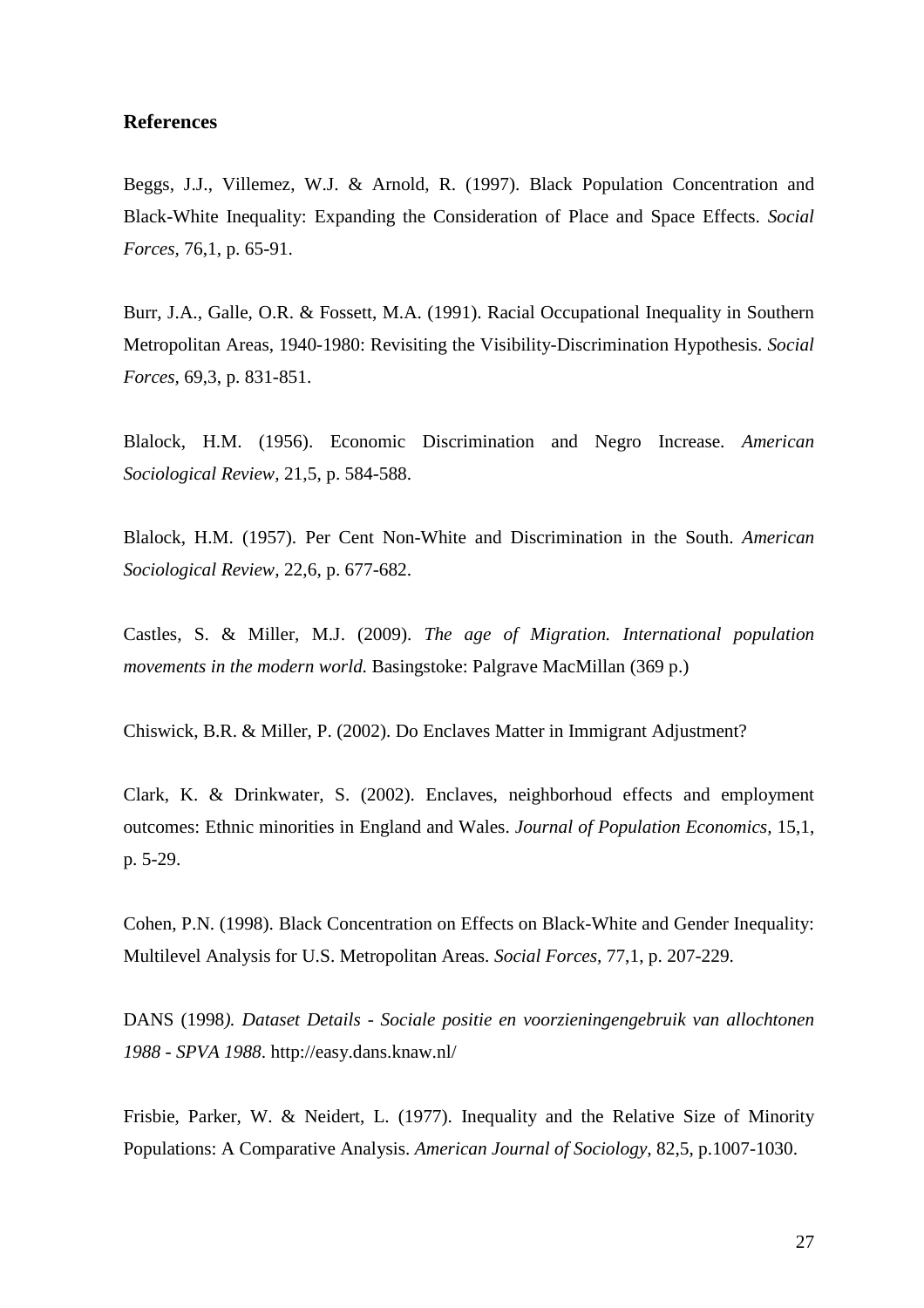Gilbertson, G.A. (1995). Women's Labor and Enclave Employment: The Case of Dominican and Colombian Women in New York City. *International Migration Review,* 29,3, p. 657-670.

Glenn, N.D. (1963). Occupational Benefits to Whites from the Subordination of Negroes. *American Sociological Review,* 28,3, p. 443-448.

Glenn, N.D. (1964). The Relative Size of the Negro Population and Negro Occupational Status. *Social Forces,* 43,1, p. 42-49.

Kogan, I. & Kalter, F. (2006). The Effects of Relative Group Size on Occupational Outcomes: Turks and Ex-Yugoslavs in Austria*. European Sociological Review*, 22,1, p.35- 48.

Li, P. (1977). Occupational Achievement and Kin-ship Assistance Among Chinese Immigrants in Chicago. *Sociological Quarterly,* 18, p. 478-489.

Logan, J.R., Alba, R.D. & Stults, B.J. (2003). Enclaves and Entrepreneurs: Assessing the Payoff for Immigrants and Minorities. *International Migration Review,* 37,2, p. 344-388.

McCreary, L., England, P. & Farkas, G. (1989). The Employment of Central City Male Youth: Nonlinear effects of Racial Composition. *Social Forces,* 68,1, p.55-75.

Model, S. (1985). A Comparative Perspective on the Ethnic Enclave: Blacks, Italians, and Jews in New York City. *International Migration Review,* 19,1, p. 64-81.

OECD (2009). Country Statistical Profiles. http://stats.oecd.org

Onderwijsraad (2009). Early or Late Tracking. www.onderwijsraad.nl

Portes, A. (1981). Modes of Structural Incorportatin and Present Theories of Immigration. In: M. M. Kritz, C.B. Keely and S.M. Tomasi, *Global Trends in Migration.* New York: CMS Press, p. 279-297.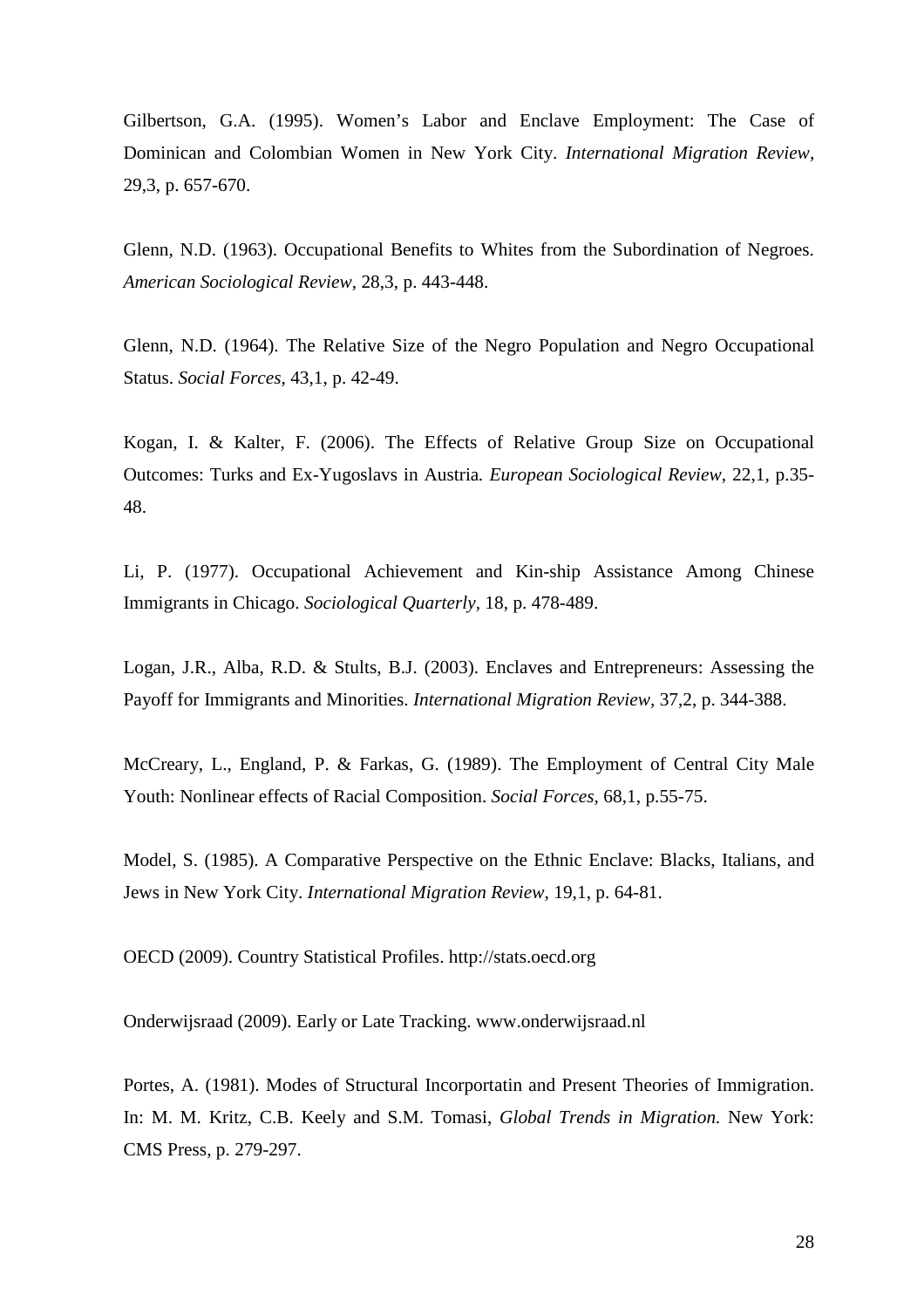Portes, A. & Manning, R. D. (1986). The Immigrant Enclave: Theory and Empirical Examples. In: S. Olzak and J. Nagel, *Competitive Ethnic Relations.* London: Academic Press Inc., p.47-68.

Portes, A. & Stepick, A. (1985). Unwelcome immigrants: The Labor Market Experiences of 1980 (Mariel) Cuban and Haitian Refugees in South Florida. *American Sociological Review,*  50, p. 493-514.

Saenz, R. (1997). Ethnic Concentration and Chicano Poverty: A Comparative Approach. *Social Science Research,* 26,2, p. 205-228.

Sanders, J.M. & Nee, V. (1987). Limits of Ethnic Solidarity in the Enclave Economy. *American Sociological Review*, 52,6, p. 745-773.

SCP (2005). *Armoedemonitor 2005*. www.scp.nl

SCP (2009). *Jaarrapport integratie 2009.* www.scp.nl

Shin, E. & Lee, Y.H. (1990). Relative Size of the Black Population and Occupational Differentiation in Metropolitan Areas. *Journal of Black Studies,* 21,1, p. 52-71.

Tienda, M. & Lii, D. (1987). Minority Concentration and Earnings Inequality: Blacks, Hispanics, and Asians Compared. *American Journal of Sociology*, 93,1, p. 141-165.

Tolnay, S.E. (2001). African Americans and Immigrants in Northern Cities: The Effect of Relative Group Size on Occupational Standing in 1920. *Social Forces*, 80, 2, p. 573-604.

Tubergen, F. van (2006). *Immigrant Integration: A Cross-National Study.* New York: LFB Scholarly Publishing LLC. p. 1-260.

Verkuyten, M. (1999). *Etnische identiteit: Theoretische en empirische benaderingen*. Amsterdam: Het Spinhuis. 215 p.